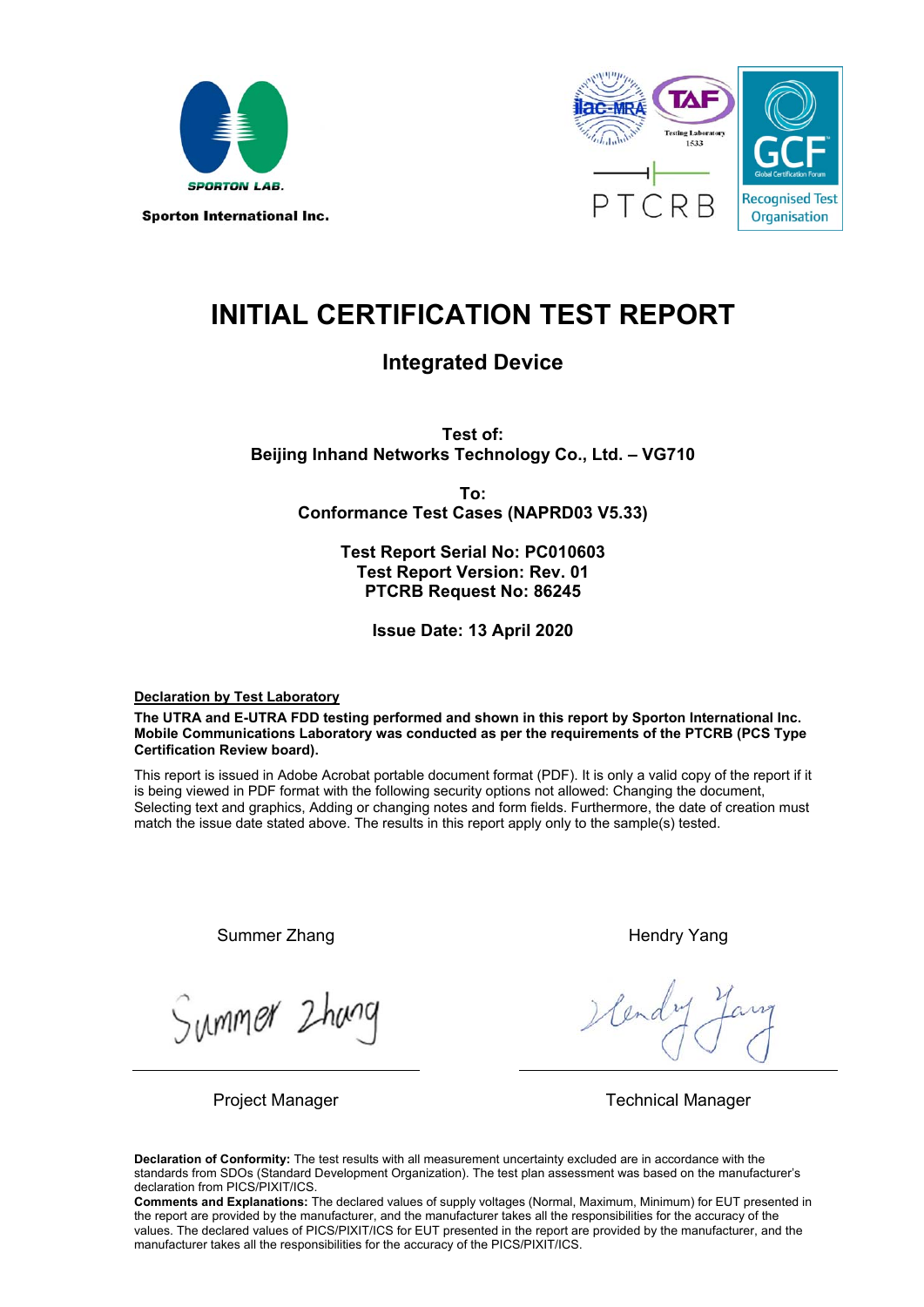This page has been left intentionally blank.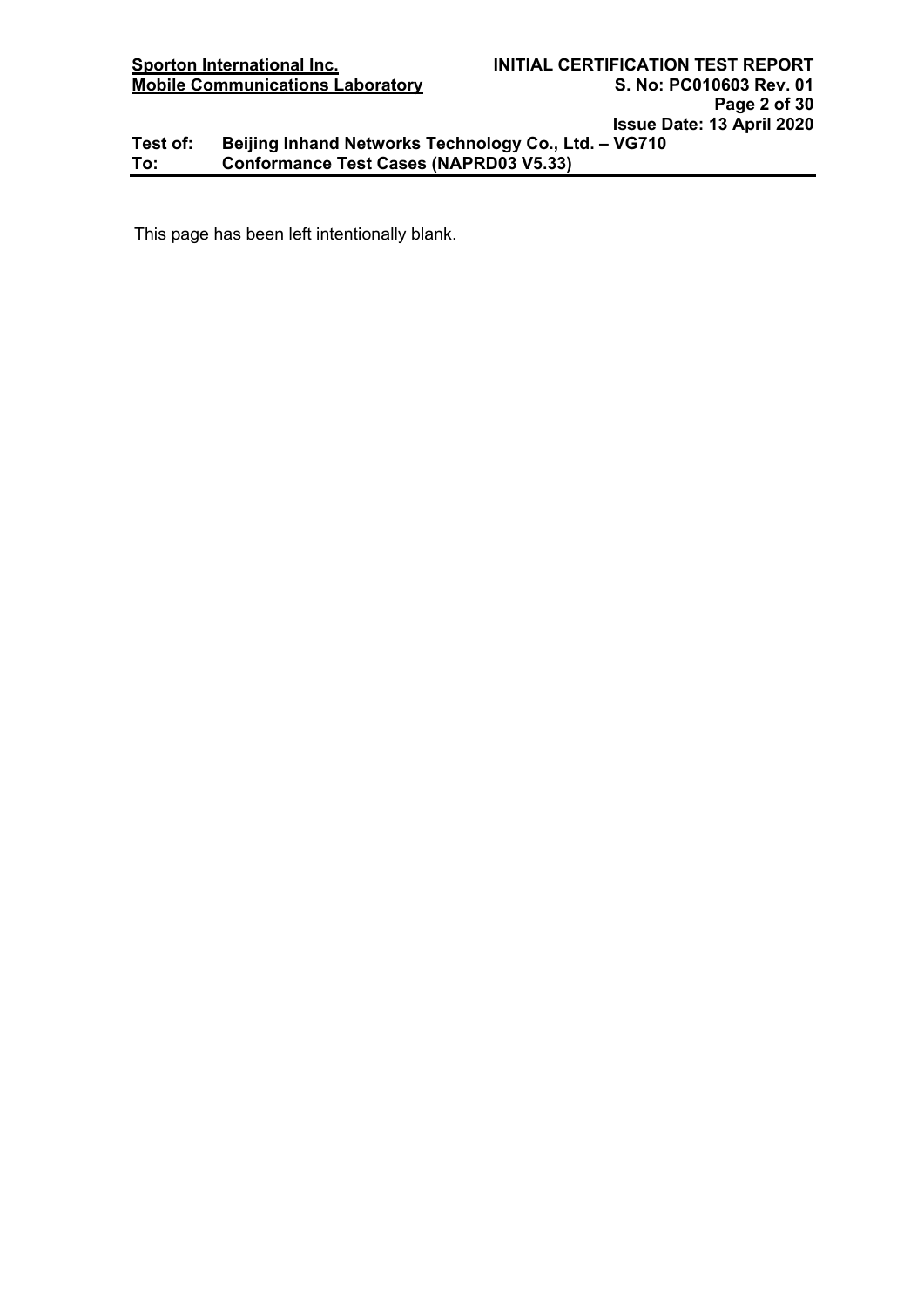# **Revision History**

| Report<br><b>Number</b> | <b>Revision</b> | <b>Description</b>     | <b>Issue Date</b> |
|-------------------------|-----------------|------------------------|-------------------|
| PC010603                | <b>Rev. 01</b>  | <b>Initial Version</b> | 13 April 2020     |
|                         |                 |                        |                   |
|                         |                 |                        |                   |
|                         |                 |                        |                   |
|                         |                 |                        |                   |
|                         |                 |                        |                   |
|                         |                 |                        |                   |
|                         |                 |                        |                   |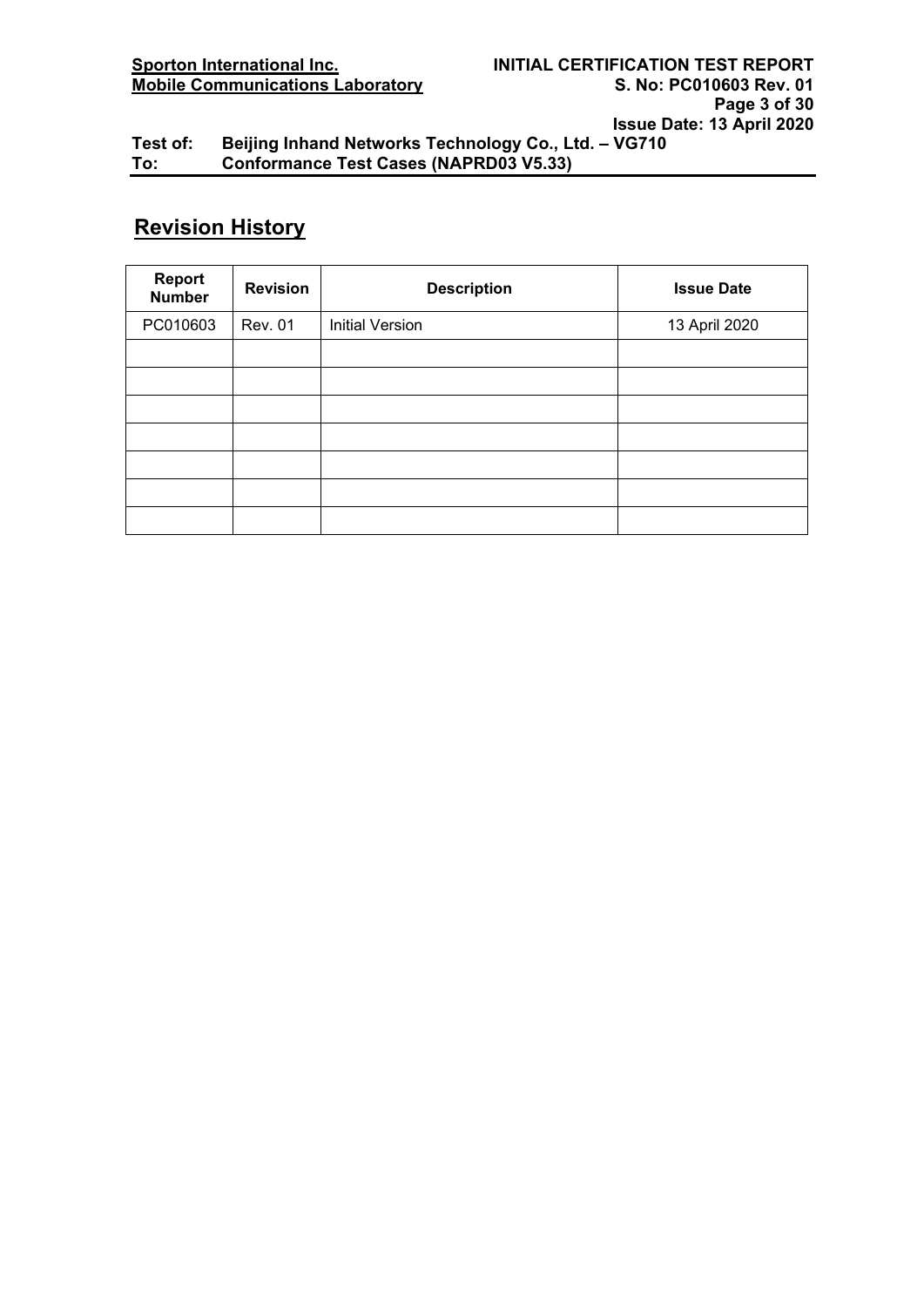| <b>Table of Contents</b>                                              |                         |
|-----------------------------------------------------------------------|-------------------------|
|                                                                       |                         |
|                                                                       |                         |
| 1.1 Branding Manufacturer - Applicant                                 | 5                       |
| 1.2 Test Lab of Report Issue                                          | $\,6$                   |
| 1.3 Location of Test                                                  | $\,6$                   |
| 1.3.1 Test Location 1                                                 | $6\phantom{1}6$         |
| 1.3.2 Test Location 2                                                 | $6\phantom{a}$          |
| 1.4 Test Environment                                                  | $\overline{7}$          |
|                                                                       | $\overline{\mathbf{8}}$ |
| 2.1 Final Equipment Build Status                                      | 8                       |
| 2.1.1 Product Build Status                                            | 8                       |
| 2.1.2 Module Build Status                                             | 8                       |
| 2.1.3 Key Features Supported                                          | 9                       |
| 2.2 Identification of Samples Tested                                  | 10<br>11                |
| 2.3 Description of Product<br>2.4 Generation of Conformance Test Plan | 11                      |
| 2.4.1 Module Integration Certification                                | 11                      |
| 2.5 Support Equipment                                                 | 12                      |
|                                                                       |                         |
|                                                                       |                         |
| 4.1 Result Summary                                                    | 15                      |
| 4.2 Tests Performed                                                   | 15                      |
| 4.2.1 Test Results for GERAN                                          | 16                      |
| 4.2.2 Test Results for UICC                                           | 17                      |
| 4.2.3 Test Results for UTRA                                           | 19                      |
| 4.2.4 Test Results for E-UTRA                                         | 20                      |
| 4.3 Key to Result Codes                                               | 21                      |
| 4.4 Key to Tested Bands Code                                          | 21                      |
| 4.5 Key to Notes                                                      | 21                      |
|                                                                       |                         |
|                                                                       |                         |
|                                                                       |                         |
|                                                                       |                         |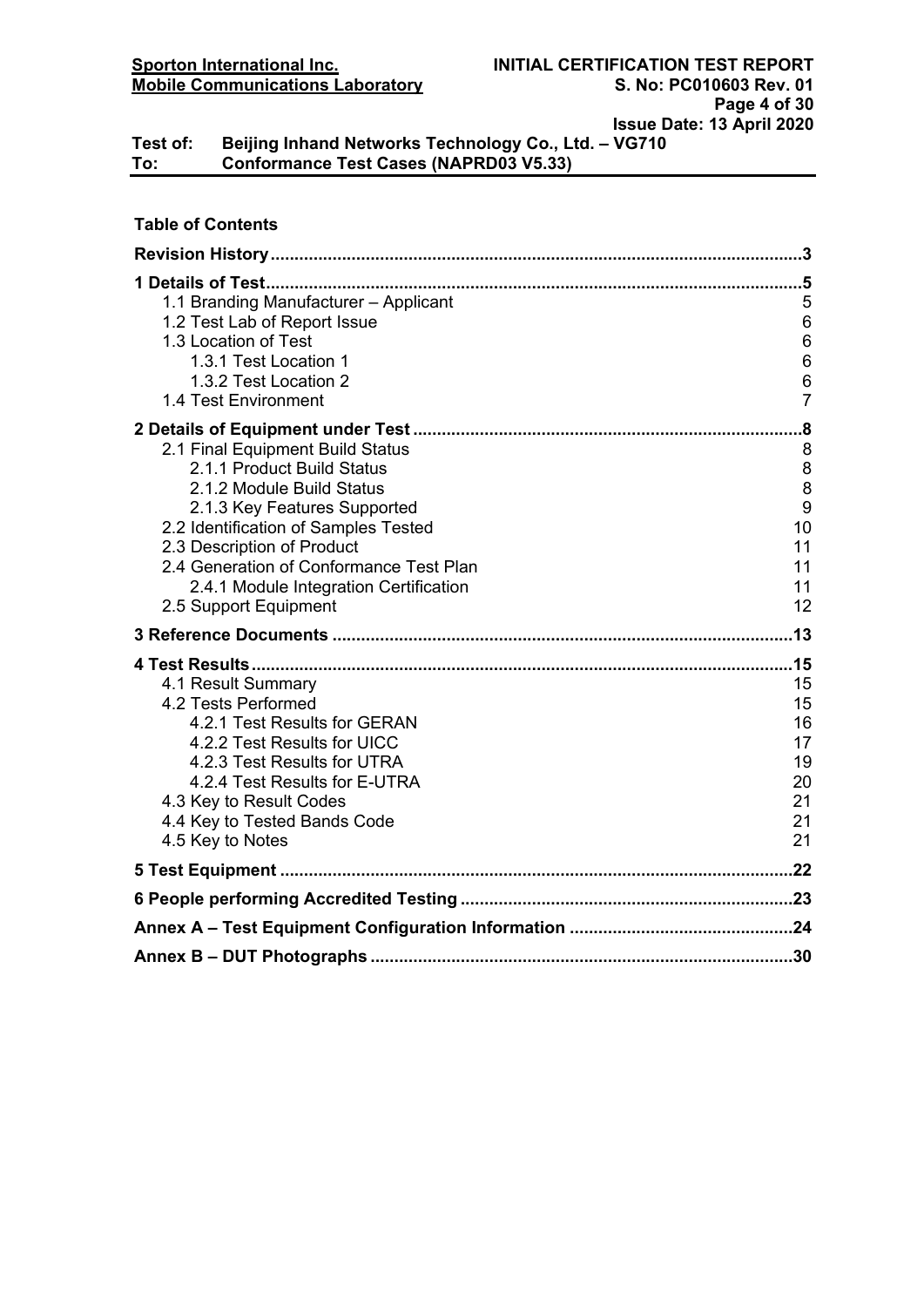## **1 Details of Test**

### **1.1 Branding Manufacturer – Applicant**

| . Address:      | Beijing Inhand Networks Technology Co., Ltd.<br>Room 501, floor 5, building 3, yard 18, ziyue road, chaoyang district,<br>Beijing |
|-----------------|-----------------------------------------------------------------------------------------------------------------------------------|
| l Contact Name: | Jichi Gu<br>+15281366255<br>gujc@inhand.com.cn                                                                                    |

Note 1: Applicant is the company applying for the certification and should be same as "manufacturer" on the GCF or PTCRB database.

Note 2: Applicant is considered as the owner of the test report if no other statement.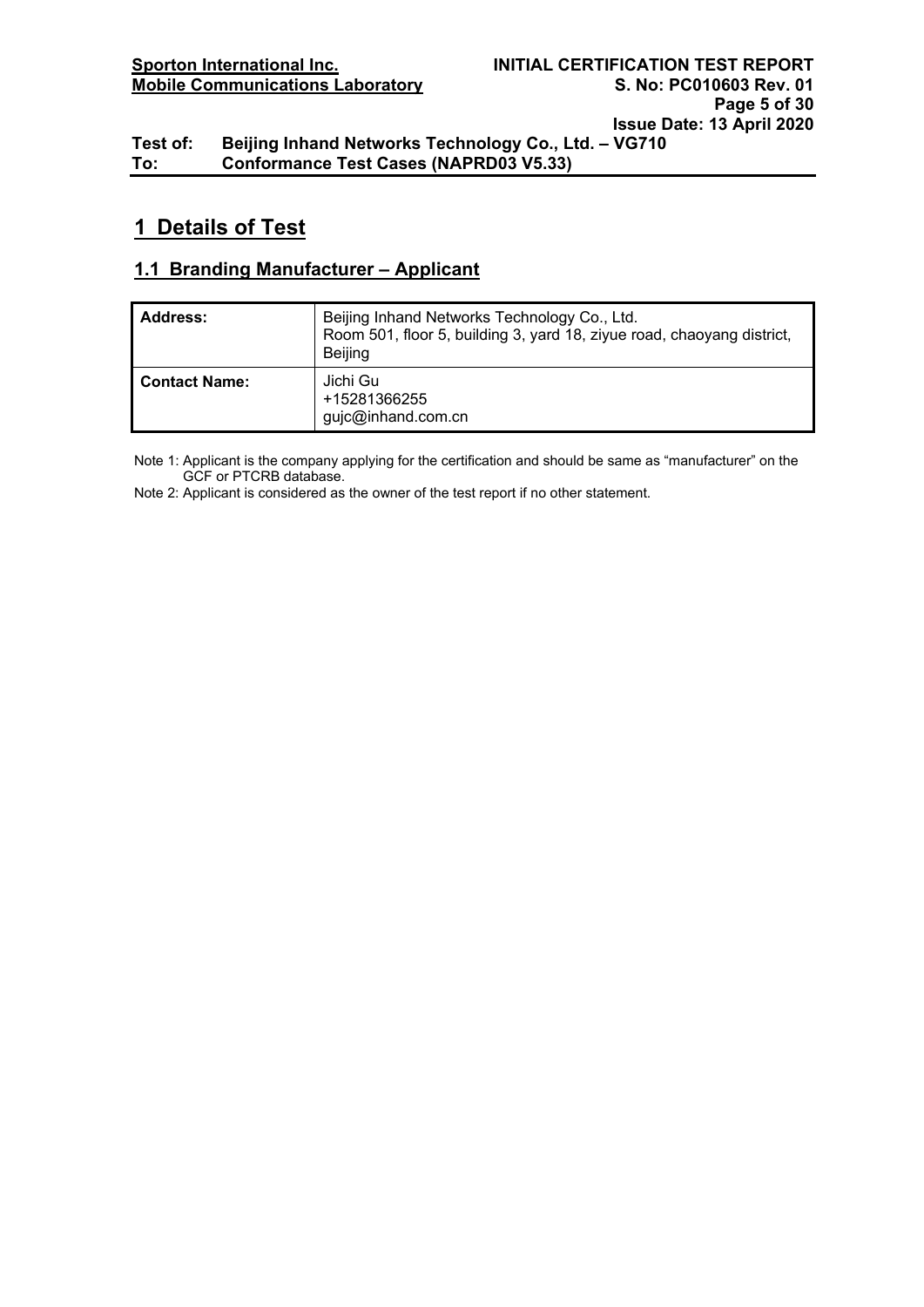### **1.2 Test Lab of Report Issue**

| Address:        | Sporton International Inc.<br>Mobile Communications Laboratory<br>No. 52, Hwaya 1st Rd., Hwaya Technology Park, Guishan Dist.,<br>Taoyuan City, Taiwan, R.O.C. |
|-----------------|----------------------------------------------------------------------------------------------------------------------------------------------------------------|
| l Contact Name: | Mr. Hendry Yang, Laboratory Manager                                                                                                                            |
| TAF Lab Code:   | 1533                                                                                                                                                           |

## **1.3 Location of Test**

#### **1.3.1 Test Location 1**

| <b>Address:</b>      | Sporton International Inc.<br>Mobile Communications Laboratory<br>No. 52, Hwaya 1st Rd., Hwaya Technology Park, Guishan Dist.,<br>Taoyuan City, Taiwan, R.O.C.<br>No. 58, Aly. 75, Ln. 564, Wenhua 3rd Rd., Guishan Dist., Taoyuan City<br>333, Taiwan, R.O.C. |
|----------------------|----------------------------------------------------------------------------------------------------------------------------------------------------------------------------------------------------------------------------------------------------------------|
| <b>Contact Name:</b> | Mr. Hendry Yang, Laboratory Manager                                                                                                                                                                                                                            |
| <b>TAF Lab Code:</b> | 1533                                                                                                                                                                                                                                                           |

## **1.3.2 Test Location 2**

| Address:             | Sporton International Inc. (Kunshan)<br><b>Mobile Communications Laboratory</b><br>No. 1098, Pengxi North Road, Kunshan Economic Development Zone,<br>Jiangsu province, China |
|----------------------|-------------------------------------------------------------------------------------------------------------------------------------------------------------------------------|
| <b>Contact Name:</b> | Mr. Michael Lin, Laboratory Manager                                                                                                                                           |
| <b>TAF Lab Code:</b> | 2627                                                                                                                                                                          |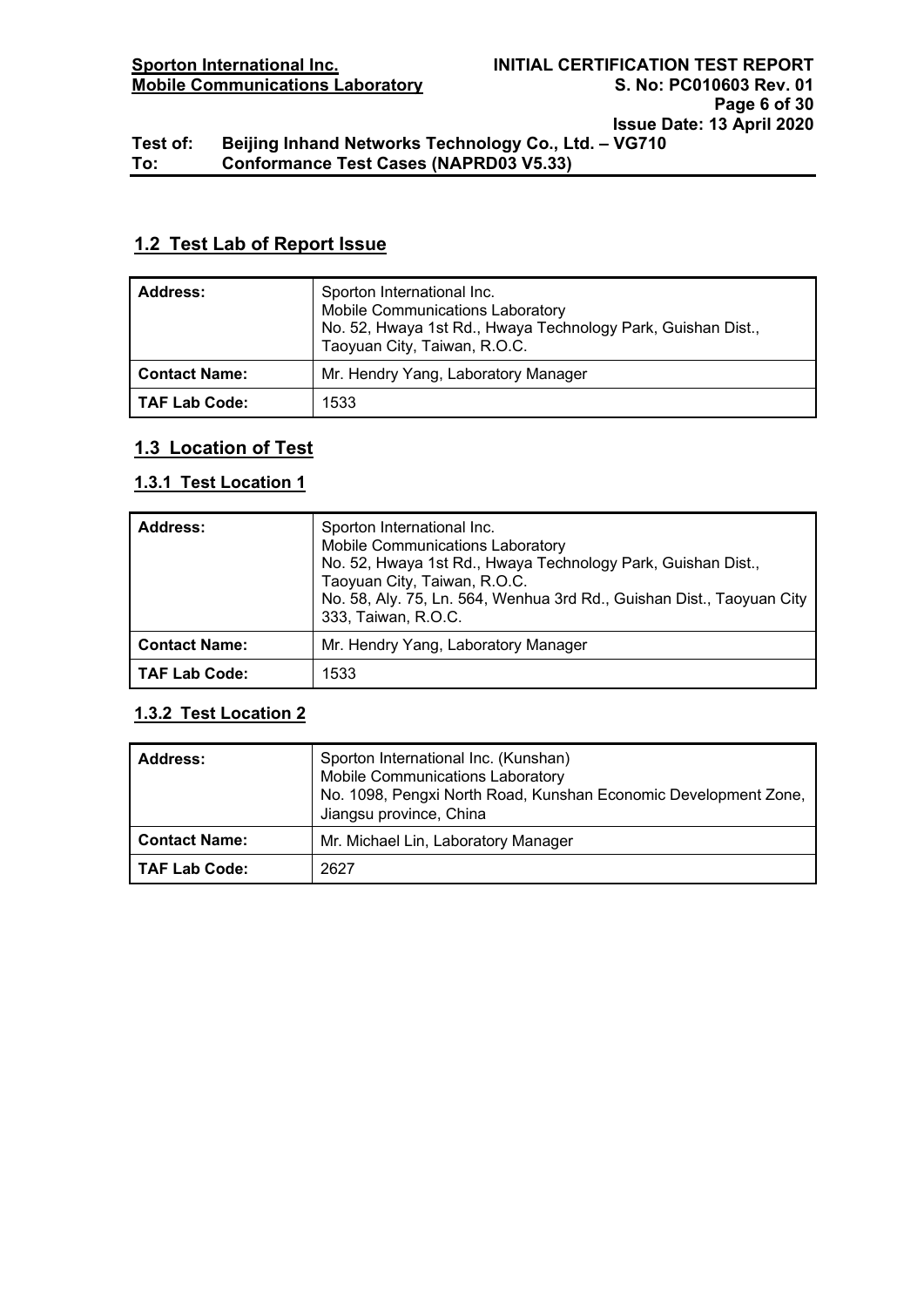## **1.4 Test Environment**

| Testing Start Date: | 15 January 2020 |
|---------------------|-----------------|
| Testing End Date:   | 10 April 2020   |

| <b>Environmental Data:</b> | Temperature (°C) | Humidity (%) |
|----------------------------|------------------|--------------|
| <b>Ambient Condition</b>   | $15 - 35$        | $25 - 75$    |
| <b>Maximum Extreme</b>     | +55              | N.A.         |
| <b>Minimum Extreme</b>     | $-20$            | N.A.         |

#### **Integrated Device Supply Voltage**

| Maximum Extreme Supply Voltage (V d.c.): | 36.0 |
|------------------------------------------|------|
| Normal Supply Voltage (V d.c.):          | 24.0 |
| Minimum Extreme Supply Voltage (V d.c.): | 9.0  |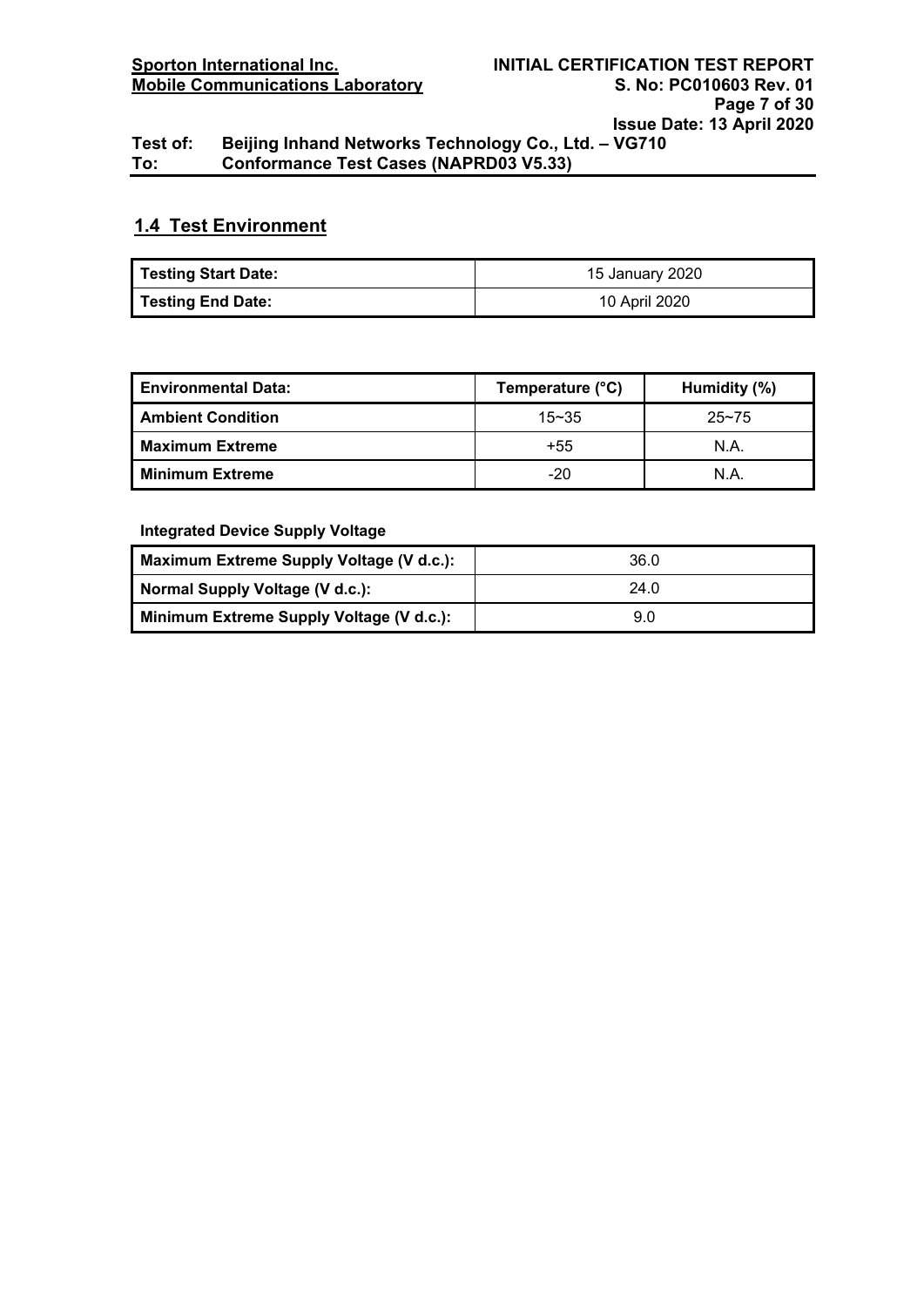## **2 Details of Equipment under Test**

### **2.1 Final Equipment Build Status**

The following is the build status for which compliance has been demonstrated by test and declaration

#### **2.1.1 Product Build Status**

| <b>Brand Name:</b>                    | Inhand                                    |
|---------------------------------------|-------------------------------------------|
| <b>Model Name:</b>                    | VG710                                     |
| <b>Product type:</b>                  | InVehicle Gateway                         |
| <b>RAN (Radio Access Network):</b>    | GERAN / UTRA / E-UTRA FDD / E-UTRA FDD CA |
| <b>Hardware Version:</b>              | v12                                       |
| <b>Software Version:</b>              | v1.0.0                                    |
| <b>SVN (Software Version Number):</b> | 01                                        |

#### **2.1.2 Module Build Status**

| <b>Manufacturer Name:</b>             | THALES DIS AIS                                                                                                                  |  |
|---------------------------------------|---------------------------------------------------------------------------------------------------------------------------------|--|
| <b>Model Name:</b>                    | PLAS9-X                                                                                                                         |  |
| <b>RAN (Radio Access Network):</b>    | GERAN / UTRA / E-UTRA FDD / E-UTRA FDD CA                                                                                       |  |
| <b>GERAN Operating Band(s)</b>        | E-GSM900 / DCS1800 / PCS1900 / GSM850                                                                                           |  |
| <b>UTRA Operating Band(s)</b>         | FDDII / FDDIV / FDDV                                                                                                            |  |
| <b>E-UTRA Operating Band(s)</b>       | FDD2 / FDD4 / FDD5 / FDD12 / FDD13 / FDD29                                                                                      |  |
| <b>E-UTRA CA Operating Band(s)</b>    | CA 2A-2A / CA 2A-5A / CA 2A-12A / CA 2A-29A /<br>CA 4A-4A / CA 4A-5A / CA 4A-12A / CA 4A-13A /<br>CA 4A-29A / CA 2C / CA 2A-13A |  |
| <b>Hardware Version:</b>              | 4.2                                                                                                                             |  |
| <b>Software Version:</b>              | 01.001                                                                                                                          |  |
| <b>SVN (Software Version Number):</b> | 01                                                                                                                              |  |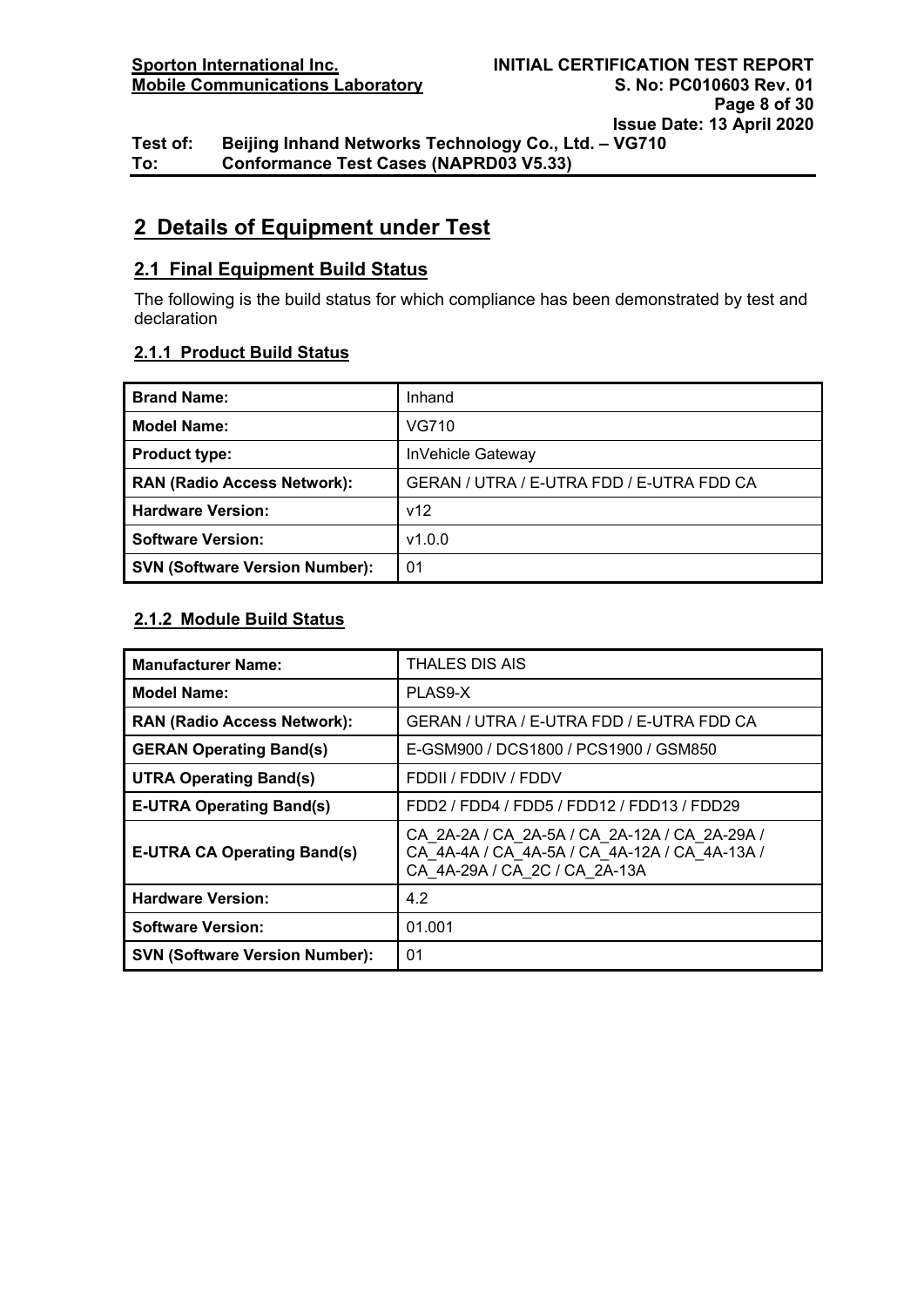## **2.1.3 Key Features Supported**

The following Table defines the key features supported in the device.

| <b>Feature</b>                     | <b>Supported</b> | <b>Release/Comments</b>                                                                                                            |
|------------------------------------|------------------|------------------------------------------------------------------------------------------------------------------------------------|
| <b>RAN</b>                         | Y                | GERAN / UTRA / E-UTRA FDD /<br>E-UTRA FDD CA                                                                                       |
| <b>GERAN Operating Band(s)</b>     | Y                | E-GSM900 / DCS1800 / PCS1900 /<br>GSM850                                                                                           |
| <b>UTRA Operating Band(s)</b>      | Y                | FDDII / FDDIV / FDDV                                                                                                               |
| <b>E-UTRA Operating Band(s)</b>    | Y                | FDD2 / FDD4 / FDD5 / FDD12 / FDD13<br>/FDD29                                                                                       |
| <b>E-UTRA CA Operating Band(s)</b> | Y                | CA 2A-2A / CA 2A-5A / CA 2A-12A /<br>CA 2A-29A / CA 4A-4A / CA 4A-5A /<br>CA 4A-12A / CA 4A-13A / CA 4A-29A<br>/ CA 2C / CA 2A-13A |
| <b>GPRS Multi-Slot Class</b>       | Y                | 12                                                                                                                                 |
| <b>EGPRS Multi-Slot Class</b>      | Y                | 12                                                                                                                                 |
| <b>HSDPA</b>                       | Υ                | Supported                                                                                                                          |
| <b>HSUPA</b>                       | Υ                | Supported                                                                                                                          |
| <b>SIM Application Toolkit</b>     | Y                | Supported                                                                                                                          |
| <b>USIM Application Toolkit</b>    | Y                | Supported                                                                                                                          |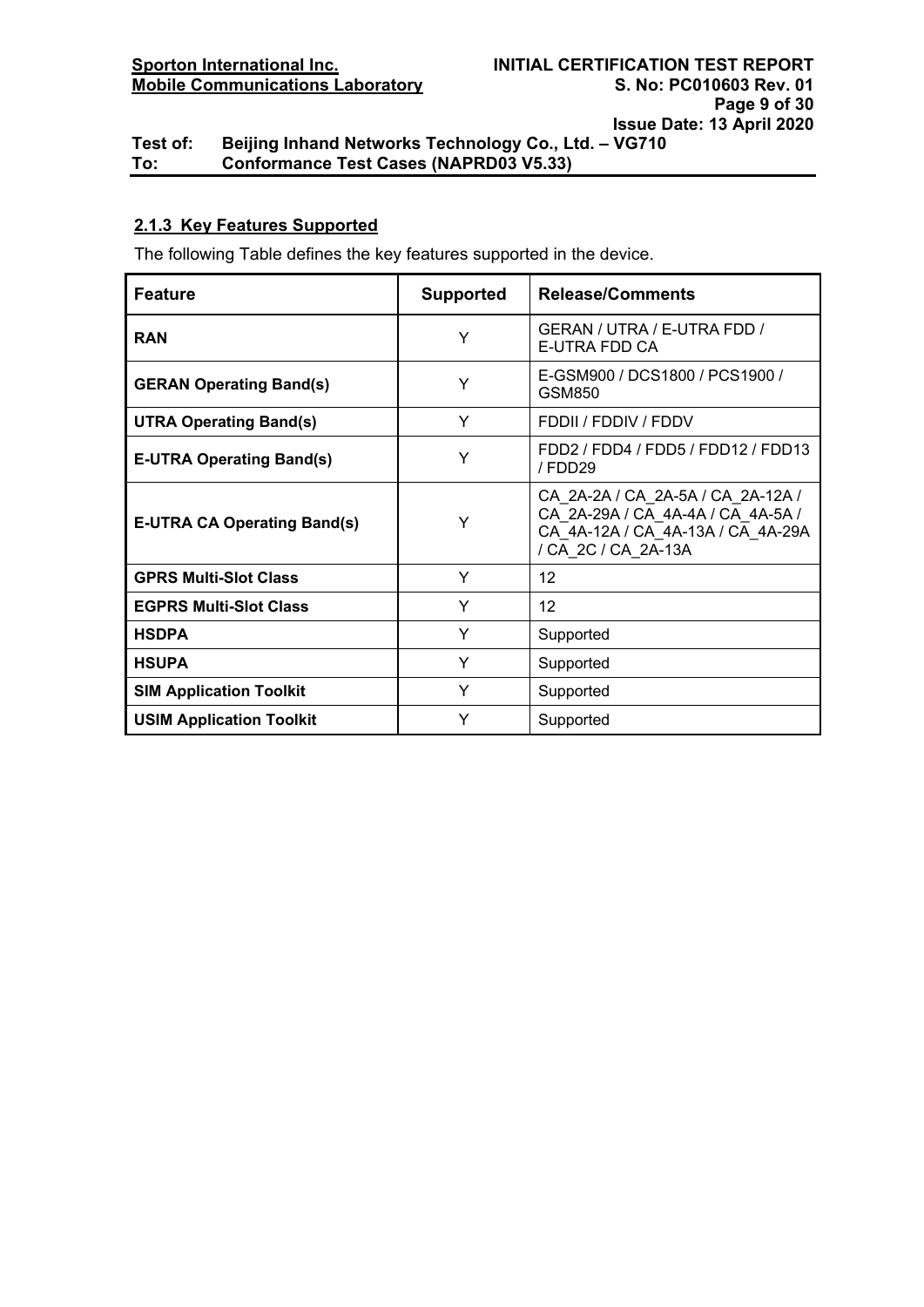## **2.2 Identification of Samples Tested**

The following summary may be used to identify the samples referenced in the test summary and any declared hardware or software modifications. Where modifications have been made, conformance has been demonstrated by regression testing declared by the manufacturer.

| <b>Sample</b><br><b>Reference</b> | <b>IMEI</b>                                   | <b>Hardware</b><br>Version | <b>Software</b><br><b>Version</b> | Date of<br><b>Receipt</b> | <b>Note</b> |
|-----------------------------------|-----------------------------------------------|----------------------------|-----------------------------------|---------------------------|-------------|
| 01.01.01                          | Host: $v12$<br>353593090129922<br>Module: 4.2 |                            | Host: v1.0.0<br>Module: 01.001    | 15-Jan-20                 |             |
| 02.01.01                          | 353593090130441                               | Host: $v12$<br>Module: 4.2 | Host: v1.0.0<br>Module: 01.001    | 26-Feb-20                 |             |

#### **Description of Sporton Reference sample number**

**E.g. 02.01.03** 

| 02 - Sample Identification | <b>01 - Hardware Version</b> | <b>03 - Software Version</b> |
|----------------------------|------------------------------|------------------------------|
|----------------------------|------------------------------|------------------------------|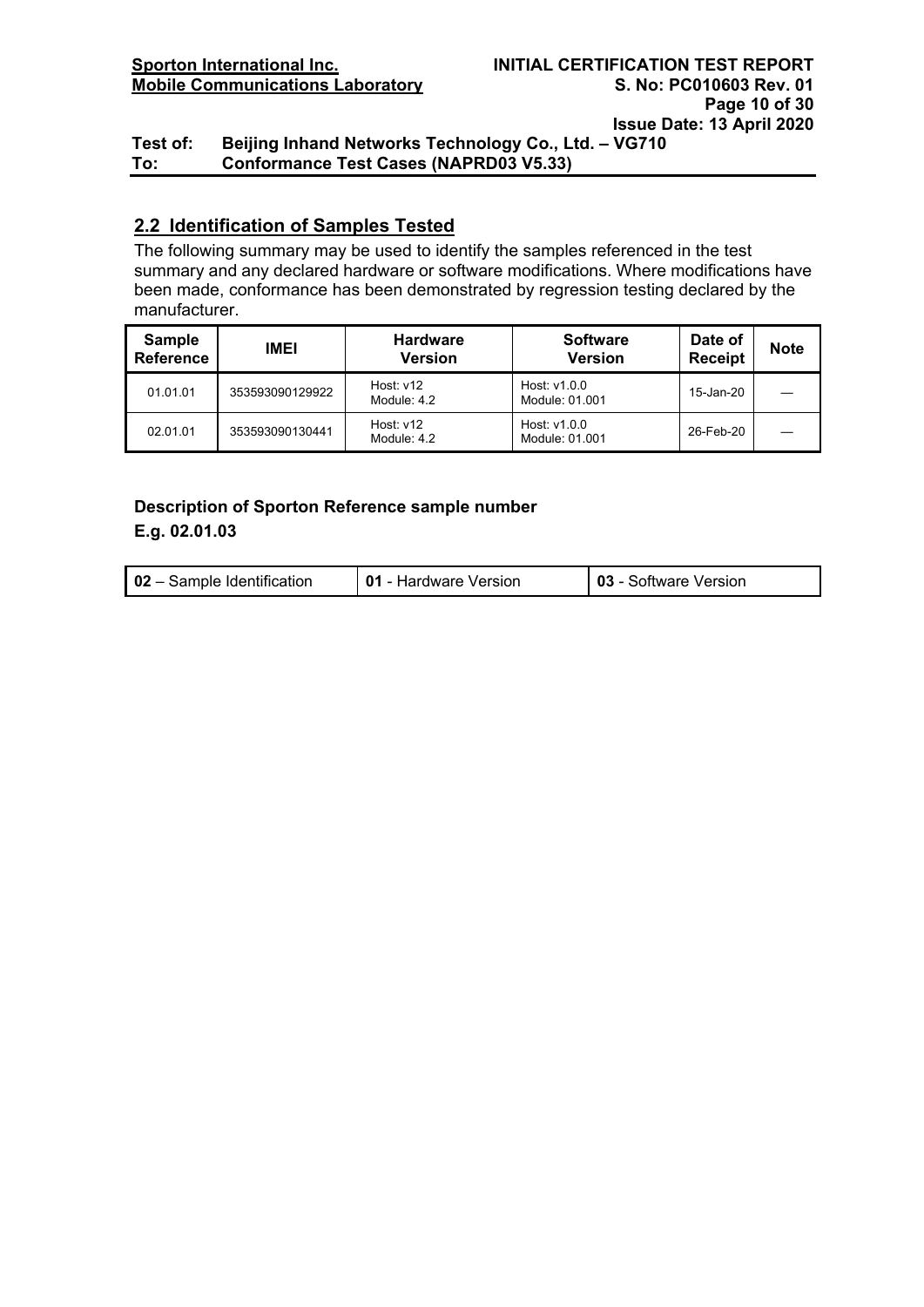### **2.3 Description of Product**

The DUT (Device Under Test) is a InVehicle Gateway, operating in GERAN / UTRA / E-UTRA FDD / E-UTRA FDD CA bands listed in Section 2.1.3.

### **2.4 Generation of Conformance Test Plan**

The following route has been chosen by the manufacturer to demonstrate compliance.

### **2.4.1 Module Integration Certification**

Testing based on and according to the information supplied within the device integration information to:

NAPRD03 V5.33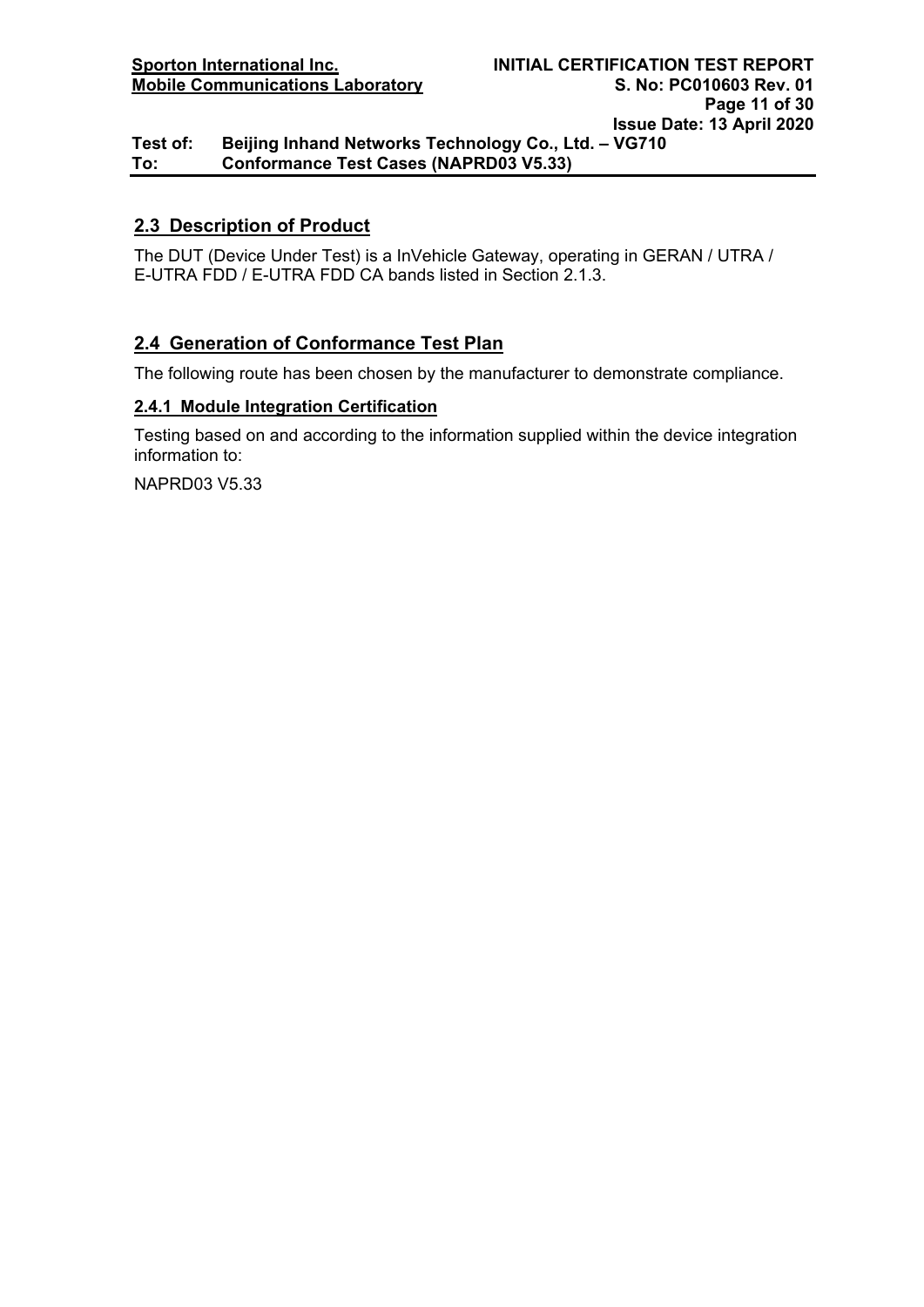## **2.5 Support Equipment**

The following support equipment was used to exercise the EUT during testing.

| <b>Description</b>          | AC Charger  |
|-----------------------------|-------------|
| <b>Manufacturer Name</b>    | None stated |
| <b>Model Name or Number</b> | None stated |
| <b>Serial Number</b>        | None stated |

| <b>Description</b>          | <b>RF Cable</b> |
|-----------------------------|-----------------|
| <b>Manufacturer Name</b>    | None stated     |
| <b>Model Name or Number</b> | None stated     |
| <b>Serial Number</b>        | None stated     |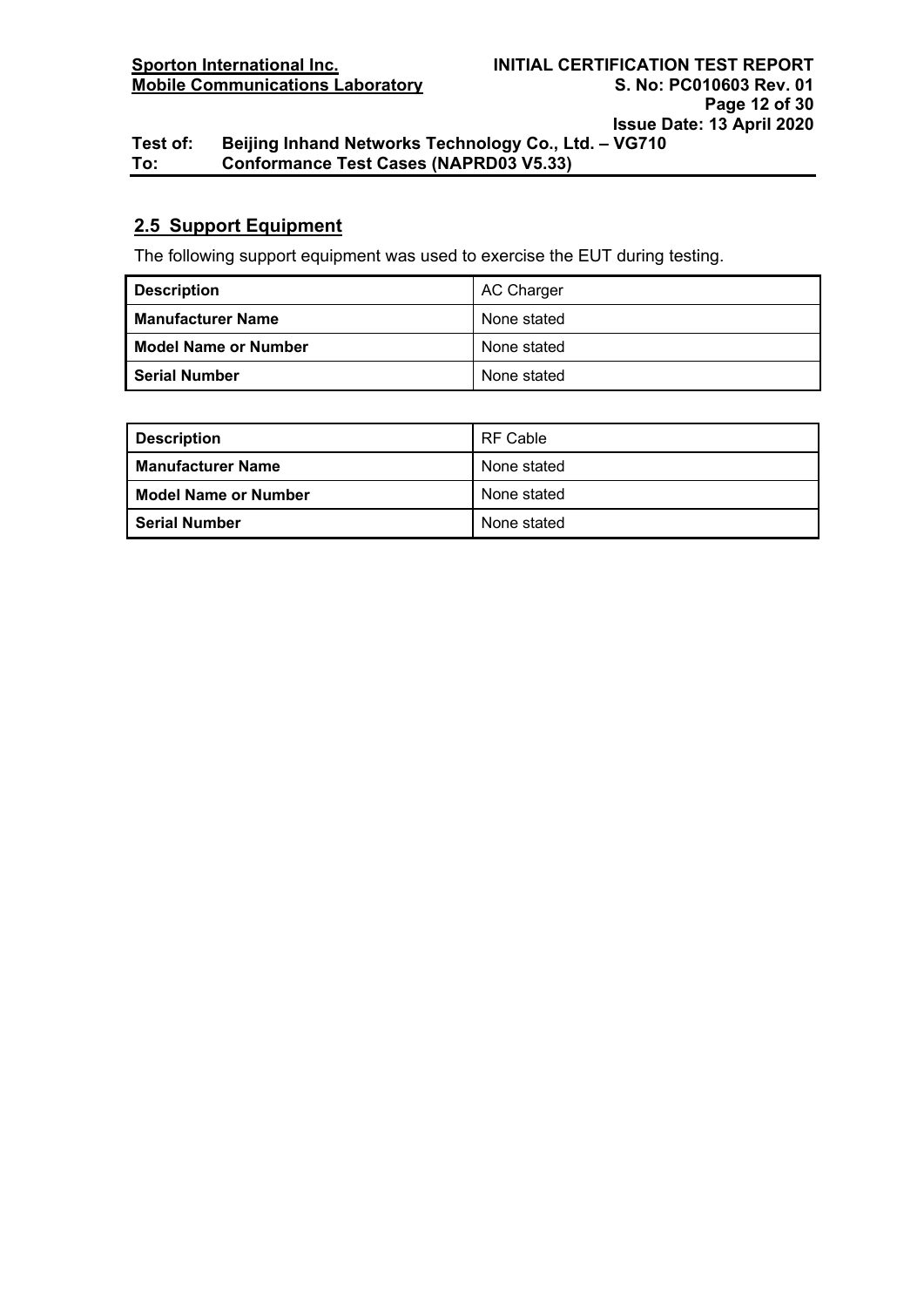## **3 Reference Documents**

Testing was performed according to the following reference documents and standards applicable to the DUT.

| <b>Document</b>  | <b>Version</b> | <b>Performed</b> | <b>Title</b>                                                                                                                                                                                                                                                                                                 |
|------------------|----------------|------------------|--------------------------------------------------------------------------------------------------------------------------------------------------------------------------------------------------------------------------------------------------------------------------------------------------------------|
| NAPRD03          | V5.33          | Y                | Overview of PCS Type certification<br>review board (PTCRB) Mobile<br>Equipment Type Certification and IMEI<br>control                                                                                                                                                                                        |
| GCF-CC           | V3.55.1        | Y                | <b>Global Certification Forum - Certification</b><br>Criteria                                                                                                                                                                                                                                                |
| 3GPP TS 51.010-1 | V13.11.0       | Y                | 3rd Generation Partnership Project;<br><b>Technical Specification Group</b><br><b>GERAN/EDGE Radio Access Network;</b><br>Digital cellular telecommunications<br>system (Phase 2+); Mobile Station (MS)<br>conformance specification; Part 1:<br>Conformance specification                                   |
| 3GPP TS 51.010-4 | V15.2.0        | N                | 3rd Generation Partnership Project;<br><b>Technical Specification Group</b><br><b>GERAN/EDGE Radio Access Network;</b><br>Digital cellular telecommunications<br>system (Phase 2+); Mobile Station (MS)<br>conformance specification; Part 4: SIM<br><b>Application Toolkit Conformance</b><br>specification |
| 3GPP TS 34.108   | V15.2.0        | N                | 3rd Generation Partnership Project;<br><b>Technical Specification Group</b><br>Terminals:<br>Common test environments for User<br>Equipment (UE); Conformance testing                                                                                                                                        |
| 3GPP TS 34.121-1 | V16.2.0        | N                | 3rd Generation Partnership Project;<br><b>Technical Specification Group Radio</b><br>Access Network;<br>User Equipment (UE) conformance<br>specification;<br>Radio transmission and reception (FDD);<br>Part 1: Conformance specification                                                                    |
| 3GPP TS 34.123-1 | V15.3.0        | N                | 3rd Generation Partnership Project;<br><b>Technical Specification Group</b><br>Terminals;<br>User Equipment (UE) conformance<br>specification;<br>Part 1: Protocol conformance<br>specification                                                                                                              |
| 3GPP TS 34.124   | V15.0.0        | $\mathsf{N}$     | Universal Mobile Telecommunications<br>System (UTRA); LTE; Electromagnetic<br>compatibility (EMC) requirements for<br>mobile terminals and ancillary equipment                                                                                                                                               |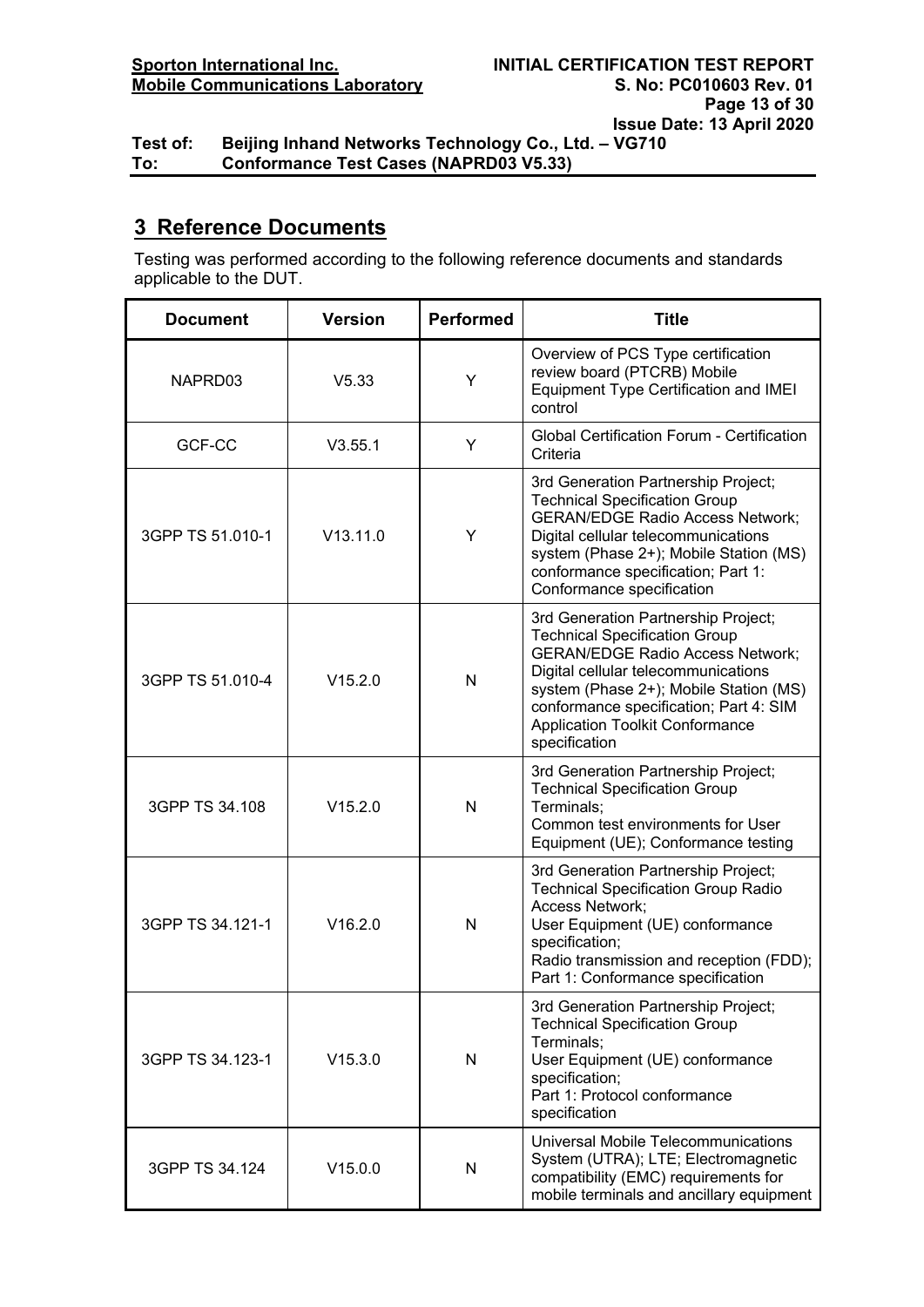| <b>Document</b>   | <b>Version</b> | <b>Performed</b> | Title                                                                                                                                                                                                                                                |
|-------------------|----------------|------------------|------------------------------------------------------------------------------------------------------------------------------------------------------------------------------------------------------------------------------------------------------|
| 3GPP TS 36.521-1  | V16.3.0        | N                | 3rd Generation Partnership Project;<br>LTE:<br>Evolved Universal Terrestrial Radio<br>Access (E-UTRA);<br>User Equipment (UE) conformance<br>specification;<br>Radio transmission and reception;<br>Part 1: Conformance testing                      |
| 3GPP TS 36.523-1  | V16.3.0        | Y                | 3rd Generation Partnership Project;<br>LTE:<br><b>Evolved Universal Terrestrial Radio</b><br>Access (E-UTRA)<br>and Evolved Packet Core (EPC);<br>User Equipment (UE) conformance<br>specification;<br>Part 1: Protocol conformance<br>specification |
| 3GPP TS 36.124    | V16.1.0        | Y                | 3rd Generation Partnership Project;<br>Evolved Universal Terrestrial Radio<br>Access (E-UTRA);<br>Electromagnetic compatibility (EMC)<br>requirements for mobile terminals and<br>ancillary equipment                                                |
| ETSI TS 102 230-1 | V11.0.0        | Υ                | Smart cards;<br>UICC-Terminal interface;<br>Physical, electrical and logical test<br>specification<br>Part 1: Terminal features                                                                                                                      |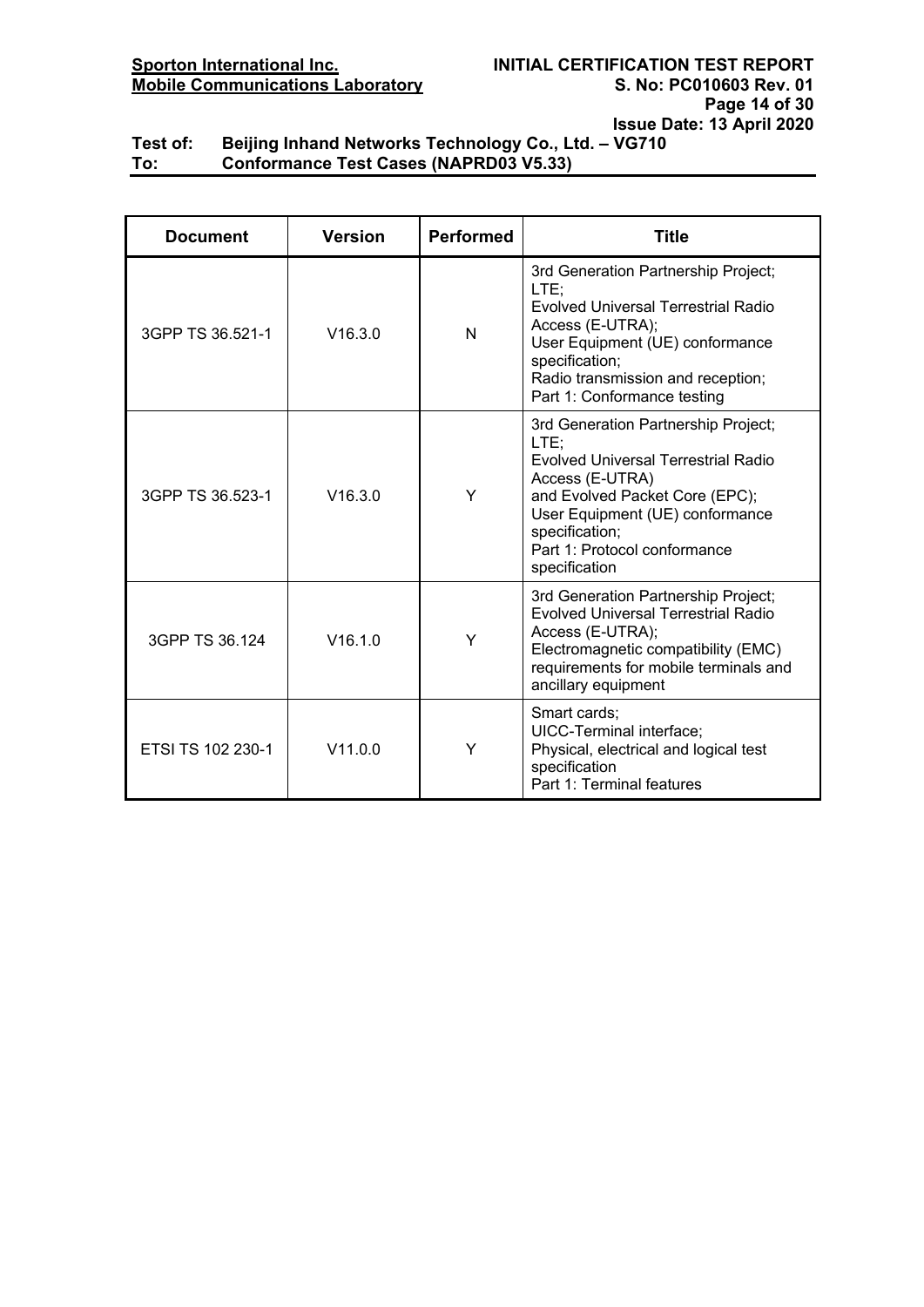## **4 Test Results**

#### **4.1 Result Summary**

The following table summarises the test results obtained. A definition of the result categories may be found at the end of the result tables.

|             | <b>TOTAL RELEVANT TEST CASES PERFORMED</b> |             |             |               |  |  |  |  |  |
|-------------|--------------------------------------------|-------------|-------------|---------------|--|--|--|--|--|
|             |                                            |             |             |               |  |  |  |  |  |
|             | <b>GERAN</b>                               | <b>UICC</b> | <b>UTRA</b> | <b>E-UTRA</b> |  |  |  |  |  |
| <b>PASS</b> |                                            | 28          |             |               |  |  |  |  |  |
| <b>FAIL</b> |                                            |             |             |               |  |  |  |  |  |

**Total** 2 28 0 11

### **4.2 Tests Performed**

The following tables reflect the requirements of the relevant specification and show the tests performed. Result files verifying these verdicts are available for inspection at Sporton International Inc. Mobile Communications Laboratory.

Where subcontracting has been performed these results are not covered by Sporton International Inc. Mobile Communications Laboratory's accreditation.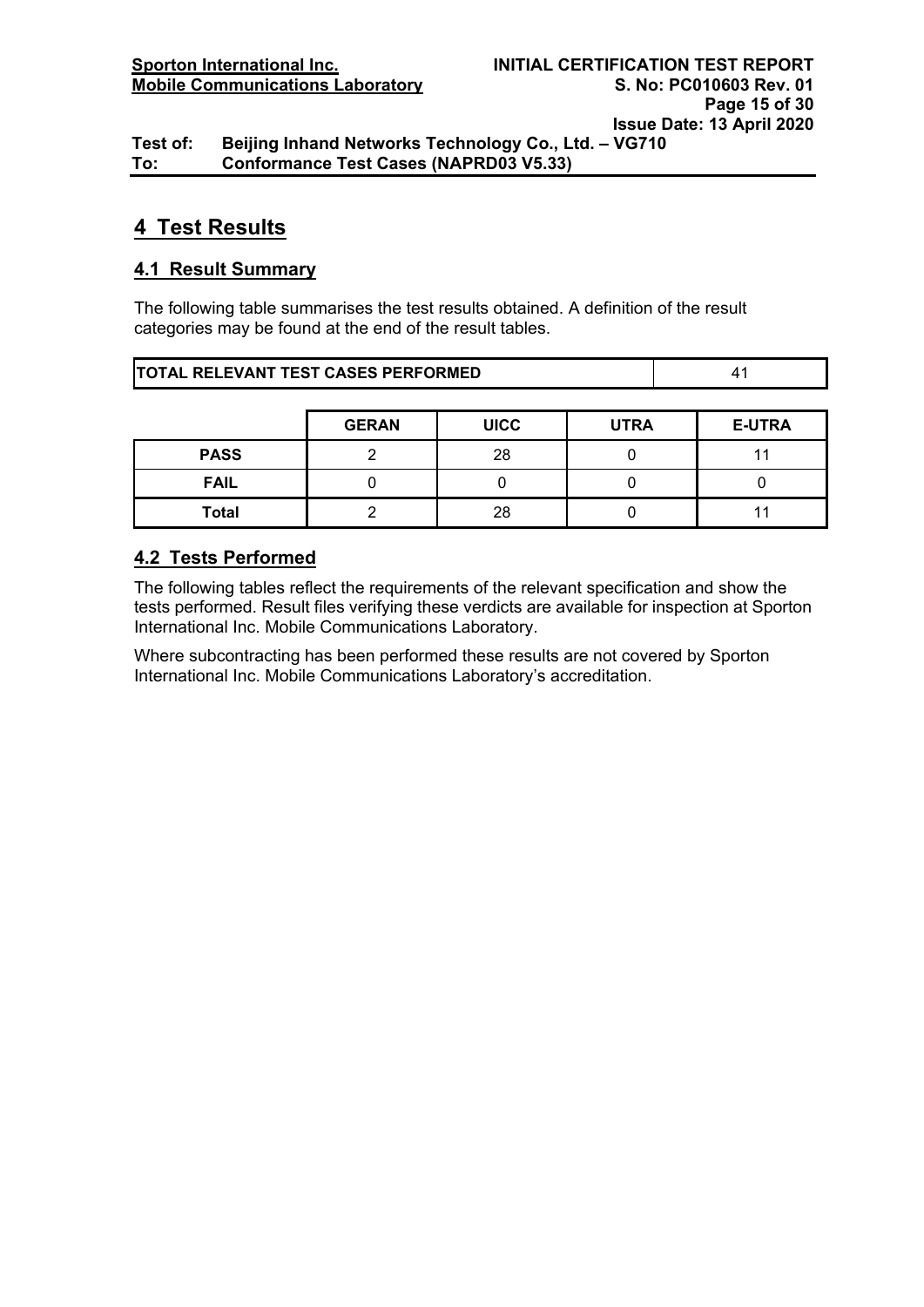#### **4.2.1 Test Results for GERAN**

| <b>SPEC</b>             | <b>TCID</b> | <b>TITLE</b>                                                              | <b>BAND CONDITION CATEGORY BAND RESULT</b> |     |      | <b>EUT</b> | <b>LOC NOTE</b> |
|-------------------------|-------------|---------------------------------------------------------------------------|--------------------------------------------|-----|------|------------|-----------------|
| 3GPP TS 51.010-1 12.2.1 |             | l Radiated spurious emissions, MS allocated a channel 900                 | 1900                                       | Al  | Pass | <b>NA</b>  |                 |
| 3GPP TS 51.010-1 12.2.1 |             | Radiated spurious emissions, MS allocated a channel 1800                  | 1800                                       | Αll | Pass | <b>NA</b>  |                 |
|                         |             | 3GPP TS 51.010-1 12.2.2 Radiated spurious emissions, MS in idle mode 900  | 900                                        | Al  | Pass | 02.01.01   |                 |
|                         |             | 3GPP TS 51.010-1 12.2.2 Radiated spurious emissions, MS in idle mode 1800 | 1800                                       | Al  | Pass | 02.01.01   |                 |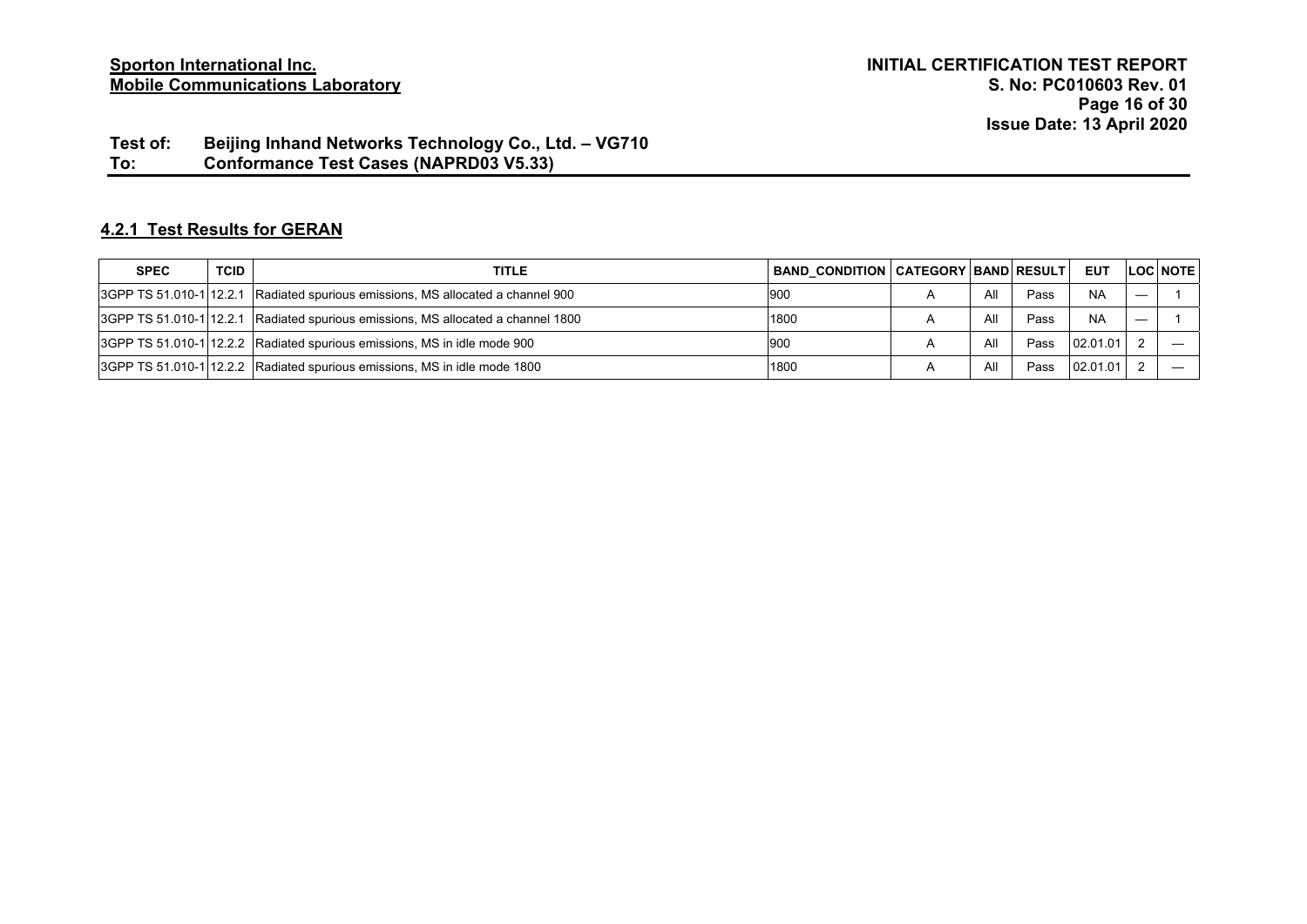#### **4.2.2 Test Results for UICC**

| <b>SPEC</b>            | <b>TCID</b> | <b>TITLE</b>                                                                                                         | <b>BAND_CONDITION</b> | <b>CATEGORY BAND RESULT</b> |        |      | <b>EUT</b> |                | <b>LOC NOTE</b>                  |
|------------------------|-------------|----------------------------------------------------------------------------------------------------------------------|-----------------------|-----------------------------|--------|------|------------|----------------|----------------------------------|
| <b>ETSI TS 102 230</b> | 5.1.1       | Phase preceding Terminal power on                                                                                    | 5.1.1                 | Α                           | Single | Pass | 01.01.01   |                |                                  |
| <b>ETSI TS 102 230</b> |             | 5.1.2.2 Phase during UICC power on: 1,8 V - 3 V                                                                      | $5.1.2.2; b-1)$       | Α                           | Single | Pass | 01.01.01   | $\overline{1}$ |                                  |
| <b>ETSI TS 102 230</b> |             | 5.1.2.2 Phase during UICC power on: 1,8 V - 3 V                                                                      | $5.1.2.2; b-2)$       | Α                           | Single | Pass | 01.01.01   |                |                                  |
| <b>ETSI TS 102 230</b> |             | 5.1.3.2 Phase during Terminal power off: 1,8 V - 3 V                                                                 | $5.1.3.2; b-1)$       | Α                           | Single | Pass | 01.01.01   | $\overline{1}$ |                                  |
| <b>ETSI TS 102 230</b> |             | 5.1.3.2 Phase during Terminal power off: 1,8 V - 3 V                                                                 | $5.1.3.2; b-2)$       | Α                           | Single | Pass | 01.01.01   |                | $\qquad \qquad$                  |
|                        |             | ETSI TS 102 230 5.1.5.3 Reaction of 1,8 V technology Terminals on type recognition of 1,8 V technology UICCs 5.1.5.3 |                       | A                           | Single | Pass | 01.01.01   |                | $\overbrace{\phantom{12322111}}$ |
| <b>ETSI TS 102 230</b> |             | 5.1.5.4 Reaction of 1,8 V technology Terminals on type recognition of 3V technology UICCs                            | 5.1.5.4               | Α                           | Single | Pass | 01.01.01   |                | $\overbrace{\phantom{12322111}}$ |
|                        |             | ETSI TS 102 230 5.1.5.6 Reaction of a Terminals receiving no ATR                                                     | 5.1.5.6; 1.8V-3V      | Α                           | Single | Pass | 01.01.01   |                | $\qquad \qquad$                  |
| <b>ETSI TS 102 230</b> |             | 5.2.2.3 Electrical tests on contact C1, Test 1: 1,8 V - 3 V                                                          | $5.2.2.3; b-1)$       | Α                           | Single | Pass | 01.01.01   | $\mathbf{1}$   | $\overbrace{\phantom{12322111}}$ |
| <b>ETSI TS 102 230</b> |             | 5.2.2.3 Electrical tests on contact C1, Test 1: 1,8 V - 3 V                                                          | $5.2.2.3; b-2)$       | Α                           | Single | Pass | 01.01.01   | $\mathbf{1}$   | $\overbrace{\phantom{12322111}}$ |
| <b>ETSI TS 102 230</b> |             | 5.2.2.4 Electrical tests on contact C1, Test 2: 1,8 V - 3 V                                                          | 5.2.2.4; b-1), Proc1  | Α                           | Single | Pass | 01.01.01   | $\mathbf{1}$   | $\overbrace{\phantom{12322111}}$ |
|                        |             | ETSI TS 102 230 5.2.2.4 Electrical tests on contact C1, Test 2: 1,8 V - 3 V                                          | 5.2.2.4; b-1), Proc2  | Α                           | Single | Pass | 01.01.01   | $\mathbf{1}$   | $\overbrace{\phantom{12322111}}$ |
| <b>ETSI TS 102 230</b> |             | 5.2.2.4 Electrical tests on contact C1, Test 2: 1,8 V - 3 V                                                          | 5.2.2.4; b-1), Proc3  | Α                           | Single | Pass | 01.01.01   | $\mathbf{1}$   |                                  |
|                        |             | ETSI TS 102 230 5.2.2.4 Electrical tests on contact C1, Test 2: 1,8 V - 3 V                                          | 5.2.2.4; b-1), Proc4  | A                           | Single | Pass | 01.01.01   | $\mathbf{1}$   |                                  |
|                        |             | ETSI TS 102 230 5.2.2.4 Electrical tests on contact C1, Test 2: 1,8 V - 3 V                                          | 5.2.2.4; b-1), Proc5  | Α                           | Single | Pass | 01.01.01   | $\mathbf{1}$   |                                  |
|                        |             | ETSI TS 102 230   5.2.2.4   Electrical tests on contact C1, Test 2: 1,8 V - 3 V                                      | 5.2.2.4; b-1), Proc6  | Α                           | Single | Pass | 01.01.01   | $\mathbf{1}$   |                                  |
| <b>ETSI TS 102 230</b> |             | 5.2.2.4 Electrical tests on contact C1, Test 2: 1,8 V - 3 V                                                          | 5.2.2.4; b-2), Proc1  | Α                           | Single | Pass | 01.01.01   | $\mathbf{1}$   |                                  |
|                        |             | ETSI TS 102 230 5.2.2.4 Electrical tests on contact C1, Test 2: 1.8 V - 3 V                                          | 5.2.2.4; b-2), Proc2  | A                           | Single | Pass | 01.01.01   | $\mathbf{1}$   | $\overline{\phantom{m}}$         |
| <b>ETSI TS 102 230</b> |             | 5.2.2.4 Electrical tests on contact C1, Test 2: 1,8 V - 3 V                                                          | 5.2.2.4; b-2), Proc3  | Α                           | Single | Pass | 01.01.01   | $\mathbf{1}$   | $\overline{\phantom{0}}$         |
|                        |             | ETSI TS 102 230 5.2.2.4 Electrical tests on contact C1, Test 2: 1,8 V - 3 V                                          | 5.2.2.4; b-2), Proc4  | Α                           | Single | Pass | 01.01.01   |                | $\overline{\phantom{m}}$         |
|                        |             | ETSI TS 102 230 5.2.2.4 Electrical tests on contact C1, Test 2: 1.8 V - 3 V                                          | 5.2.2.4; b-2), Proc5  | Α                           | Single | Pass | 01.01.01   | $\mathbf{1}$   | $\overline{\phantom{0}}$         |
|                        |             | ETSI TS 102 230 5.2.2.4 Electrical tests on contact C1, Test 2: 1.8 V - 3 V                                          | 5.2.2.4; b-2), Proc6  | Α                           | Single | Pass | 01.01.01   | $\mathbf{1}$   | $\overline{\phantom{m}}$         |
|                        |             | ETSI TS 102 230 5.2.3.2 Electrical tests on contact C2: 1,8 V - 3 V                                                  | $5.2.3.2; b-1)$       | Α                           | Single | Pass | 01.01.01   |                | $\qquad \qquad -$                |
|                        |             | ETSI TS 102 230 5.2.3.2 Electrical tests on contact C2: 1,8 V - 3 V                                                  | $5.2.3.2; b-2)$       | A                           | Single | Pass | 01.01.01   |                | $\qquad \qquad -$                |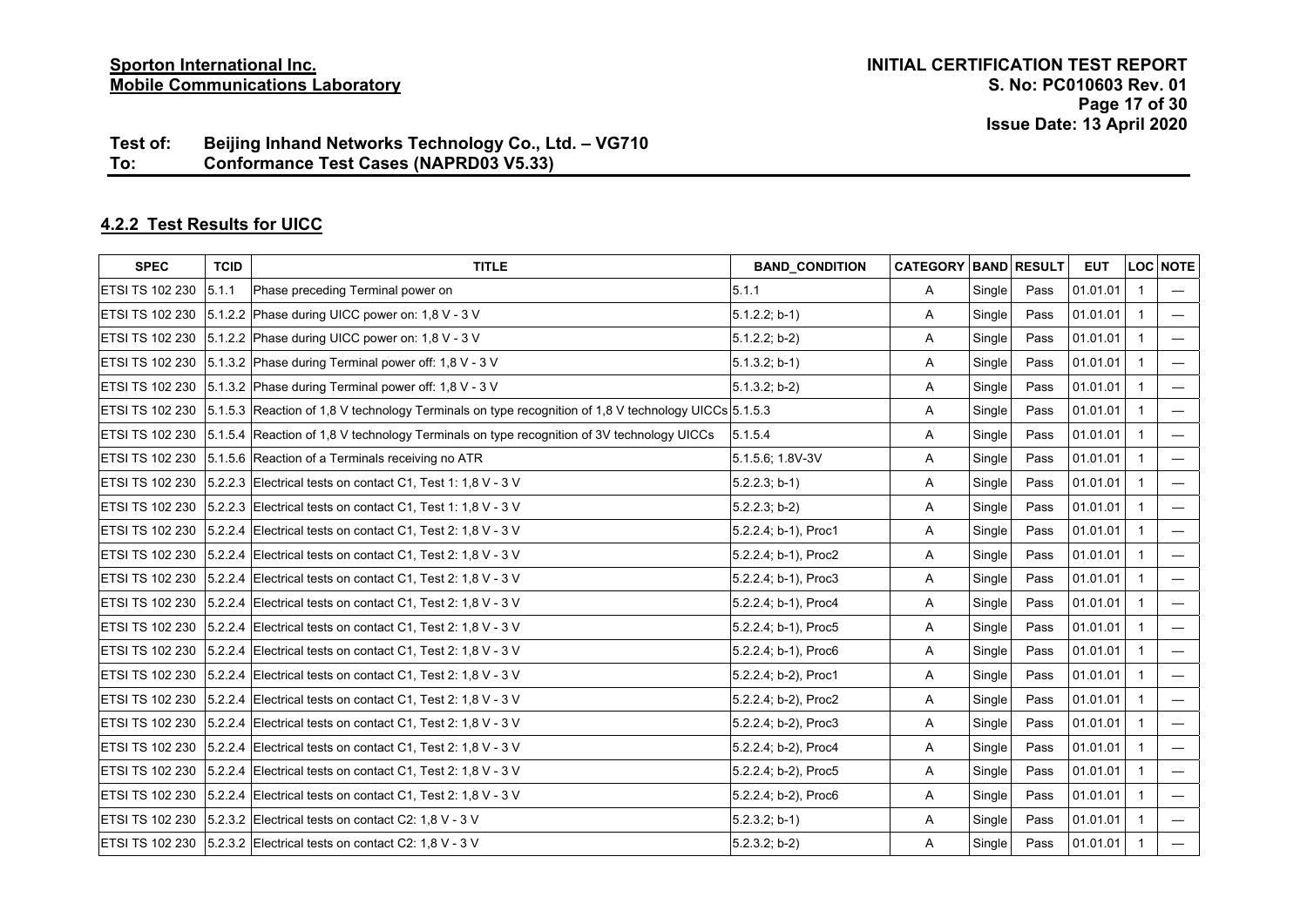| <b>SPEC</b> | <b>TCID</b> | <b>TITLE</b>                                                                       | <b>BAND CONDITION</b>  | CATEGORY   BAND   RESULT |               |      | <b>EUT</b> | <b>LOC NOTE</b> |
|-------------|-------------|------------------------------------------------------------------------------------|------------------------|--------------------------|---------------|------|------------|-----------------|
|             |             | <b>IETSI TS 102 230 IS.2.4.2 Electrical tests on contact C3: 1.8 V - 3 V</b>       | $5.2.4.2$ ; b-1)       |                          | <b>Single</b> | Pass | 01.01.01   |                 |
|             |             | <b>ETSI TS 102 230 5.2.4.2 Electrical tests on contact C3: 1.8 V - 3 V</b>         | $5.2.4.2; b-2)$        |                          | Single        | Pass | 01.01.01   |                 |
|             |             | <b>ETSI TS 102 230 5.2.5.3 Electrical tests on contact C7, Test 1: 1.8 V - 3 V</b> | $ 5.2.5.3; b-1\rangle$ |                          | Single        | Pass | 01.01.01   |                 |
|             |             | <b>ETSI TS 102 230 5.2.5.3 Electrical tests on contact C7, Test 1: 1.8 V - 3 V</b> | $ 5.2.5.3; b-2\rangle$ |                          | Single        | Pass | 01.01.01   |                 |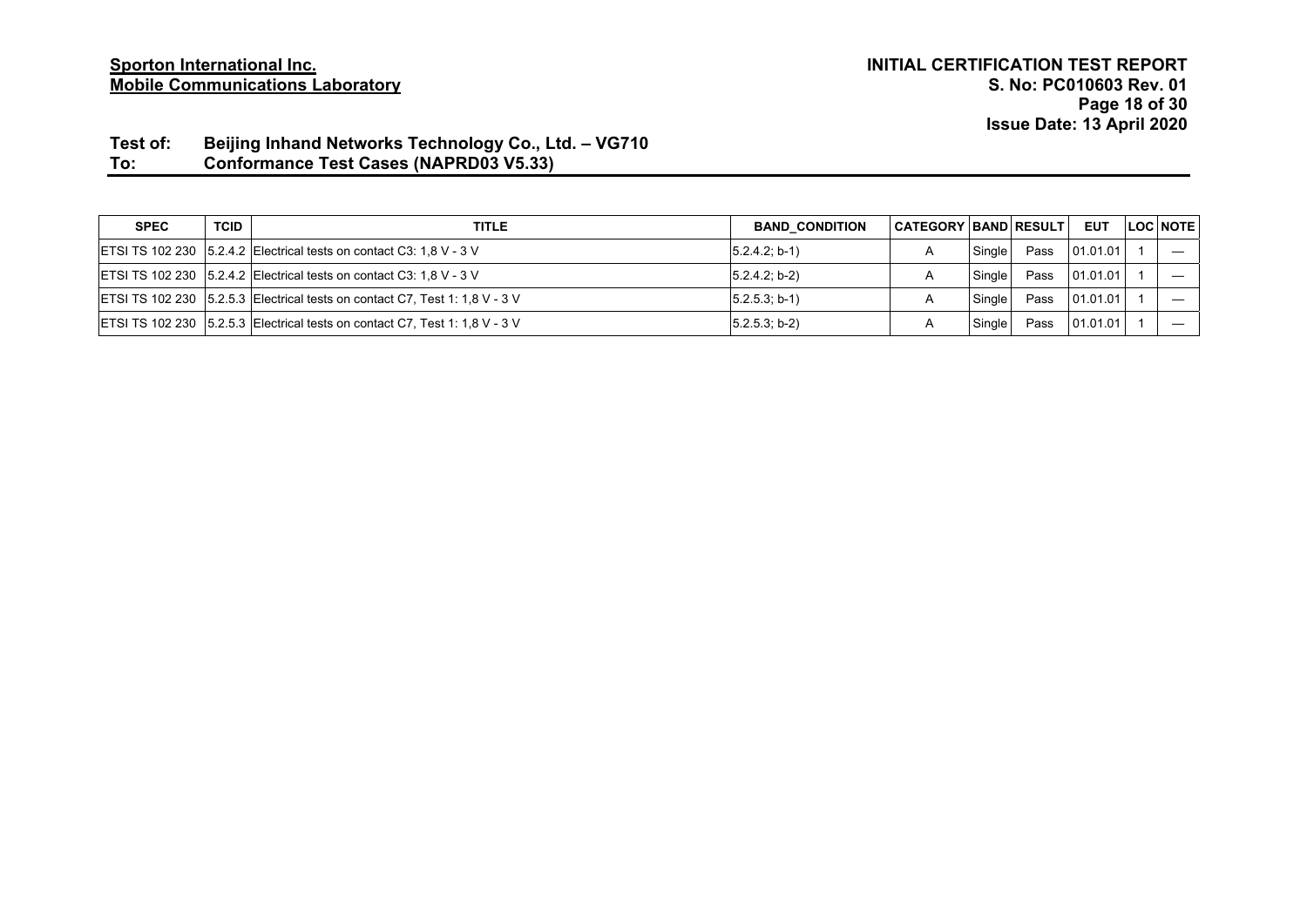#### **4.2.3 Test Results for UTRA**

| <b>SPEC</b>     | <b>TCID</b> | <b>TITLE</b>             | <b>BAND CONDITION</b>  | <b>CATEGORY</b> | <b>BAND</b> | <b>RESULT</b> | EU1                      | <b>LOC</b> | <b>NOTE</b> |
|-----------------|-------------|--------------------------|------------------------|-----------------|-------------|---------------|--------------------------|------------|-------------|
| 3GPP TS 34.124  | 8.2         | Radiated Emission        | $8.2$ ; FDD $2$ , idle | A               | All         | <b>NA</b>     |                          |            |             |
| 3GPP TS 34.124  | 8.2         | Radiated Emission        | 8.2; FDD2, traffic     |                 | All         | <b>NA</b>     |                          |            |             |
| I3GPP TS 34.124 | 8.2         | Radiated Emission        | $8.2$ ; FDD4, idle     | A               | All         | <b>NA</b>     | $\overline{\phantom{a}}$ |            |             |
| 3GPP TS 34.124  | 8.2         | Radiated Emission        | 8.2; FDD4, traffic     |                 | All         | <b>NA</b>     |                          |            |             |
| 3GPP TS 34.124  | 8.2         | <b>Radiated Emission</b> | $8.2$ ; FDD5, idle     | A               | All         | <b>NA</b>     |                          |            |             |
| 3GPP TS 34.124  | 8.2         | Radiated Emission        | 8.2; FDD5, traffic     |                 | All         | <b>NA</b>     |                          |            |             |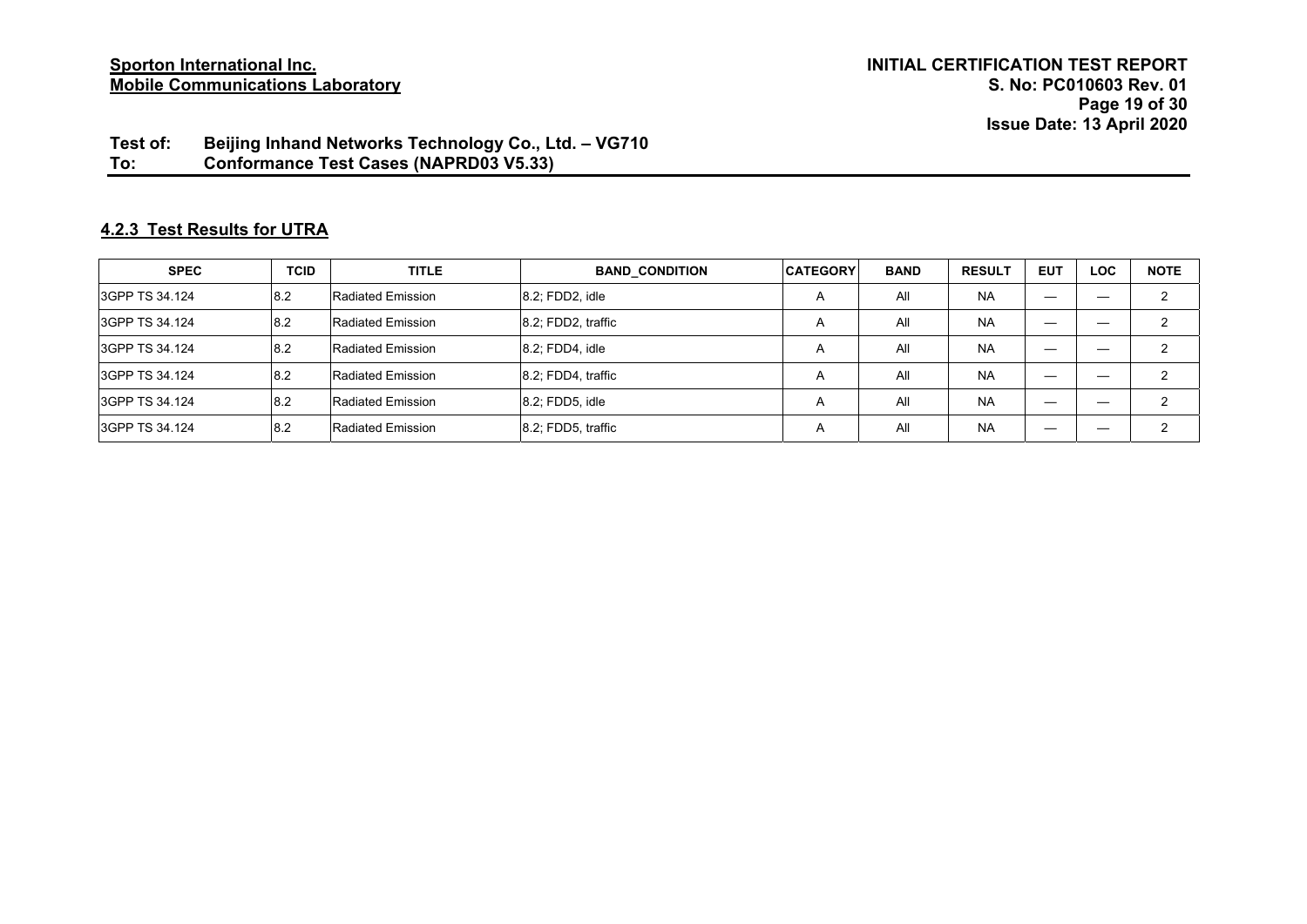#### **4.2.4 Test Results for E-UTRA**

| <b>SPEC</b>       | <b>TCID</b> | <b>TITLE</b>                                       | <b>BAND CONDITION</b>                         | <b>CATEGORY</b> | <b>BAND</b> | <b>RESULT</b> | <b>EUT</b> | LOC I          | <b>NOTE</b> |
|-------------------|-------------|----------------------------------------------------|-----------------------------------------------|-----------------|-------------|---------------|------------|----------------|-------------|
| I3GPP TS 36.124   | 8.2         | <b>Radiated Emission</b>                           | $8.2$ ; eFDD2, idle, TCB = 10 MHz             | A               | All         | Pass          | 02.01.01   | 2              |             |
| I3GPP TS 36.124   | 8.2         | Radiated Emission                                  | $ 8.2; eFDD2; \text{ traffic}, TCB = 10 MHz$  | $\mathsf{A}$    | All         | Pass          | 02.01.01   | 2              |             |
| I3GPP TS 36.124   | 8.2         | Radiated Emission                                  | $8.2$ ; eFDD4, idle, TCB = 10 MHz             | A               | All         | Pass          | 02.01.01   | $\overline{2}$ |             |
| I3GPP TS 36.124   | 8.2         | Radiated Emission                                  | $8.2$ ; eFDD4, traffic, TCB = 10 MHz          | A               | All         | Pass          | 02.01.01   | 2              |             |
| I3GPP TS 36.124   | 8.2         | Radiated Emission                                  | $8.2$ ; eFDD5, idle, TCB = 10 MHz             | $\mathsf{A}$    | All         | Pass          | 02.01.01   | 2              |             |
| I3GPP TS 36.124   | 8.2         | Radiated Emission                                  | $ 8.2; eFDD5, \text{ traffic}, TCB = 10 MHz$  | A               | All         | Pass          | 02.01.01   | 2              |             |
| I3GPP TS 36.124   | 8.2         | Radiated Emission                                  | $\vert$ 8.2; eFDD12, idle, TCB = 10 MHz       | A               | All         | Pass          | 02.01.01   | $\overline{2}$ |             |
| I3GPP TS 36.124   | 8.2         | Radiated Emission                                  | $ 8.2; eFDD12; \text{ traffic}, TCB = 10 MHz$ | A               | All         | Pass          | 02.01.01   | $\overline{2}$ |             |
| 3GPP TS 36.124    | 8.2         | Radiated Emission                                  | $ 8.2; eFDD13, idle, TCB = 10 MHz$            | A               | All         | Pass          | 02.01.01   | $\overline{2}$ |             |
| I3GPP TS 36.124   | 8.2         | Radiated Emission                                  | $ 8.2; eFDD13; \text{ traffic}, TCB = 10 MHz$ | $\mathsf{A}$    | All         | Pass          | 02.01.01   | 2              |             |
| I3GPP TS 36.523-1 | 9.1.4.2     | Identification procedure / IMEI / IMEISV requested | $9.1.4.2$ ; eFDD4, TCB = 5 MHz                | $\mathsf{A}$    | Single      | Pass          | 02.01.01   | 2              |             |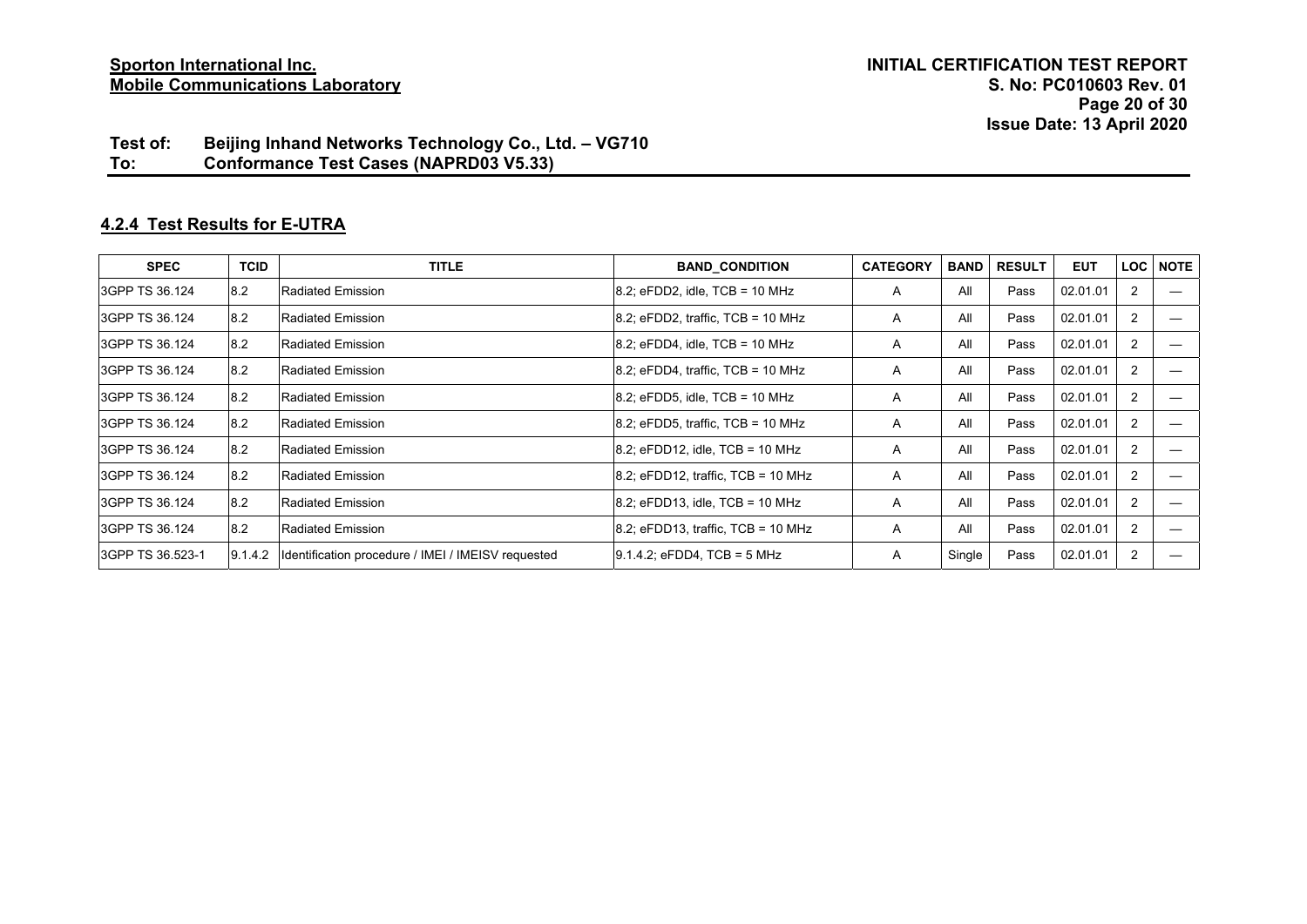#### **4.3 Key to Result Codes**

The following codes are used in the table of results.

| Code        | <b>Meaning</b>                                                                                                                                                        |
|-------------|-----------------------------------------------------------------------------------------------------------------------------------------------------------------------|
| <b>PASS</b> | Test result shows that the requirements of the relevant specification have been<br>met.                                                                               |
| <b>FAIL</b> | Test result shows that the requirements of the relevant specification have not<br>been met.                                                                           |
| <b>NA</b>   | Test is either not required/not applicable in the specified frequency band or is not<br>applicable according to the specific PICS/PIXIT for the equipment under test. |

### **4.4 Key to Tested Bands Code**

The following codes are used in the table of results.

| Code                             | <b>Meaning</b>                                                                                        |  |  |  |
|----------------------------------|-------------------------------------------------------------------------------------------------------|--|--|--|
| <b>Single</b>                    | Test case is required to be completed in one of the supported frequency bands.                        |  |  |  |
| All                              | Test case is required to be completed in all supported frequency bands.                               |  |  |  |
| <b>Network</b><br>Independent    | A test case which is validated without the use of a radio access bearer                               |  |  |  |
| <b>Bearer</b><br><b>Agnostic</b> | A test case which is independent of the radio access bearer or frequency band<br>used during the test |  |  |  |
| <b>I-RAT Single</b>              | An InterRAT test case that should be tested in a single band combination.                             |  |  |  |
| multi                            | indicates that a band combination is required, e.g. GSM1900/850 MHz bands.                            |  |  |  |
| <b>Blank</b>                     | indicates that the test does not require a bearer                                                     |  |  |  |

## **4.5 Key to Notes**

The following table describes the special notes, which are relevant to each test.

| <b>Note</b> | <b>Meaning</b>                                                                                                         |
|-------------|------------------------------------------------------------------------------------------------------------------------|
|             | The test only performed on harmonic frequency ranges in traffic mode.                                                  |
| 2           | Radiated Spurious Emissions testing of a UE supporting multiple RATs shall be<br>tested according to the RAT priority. |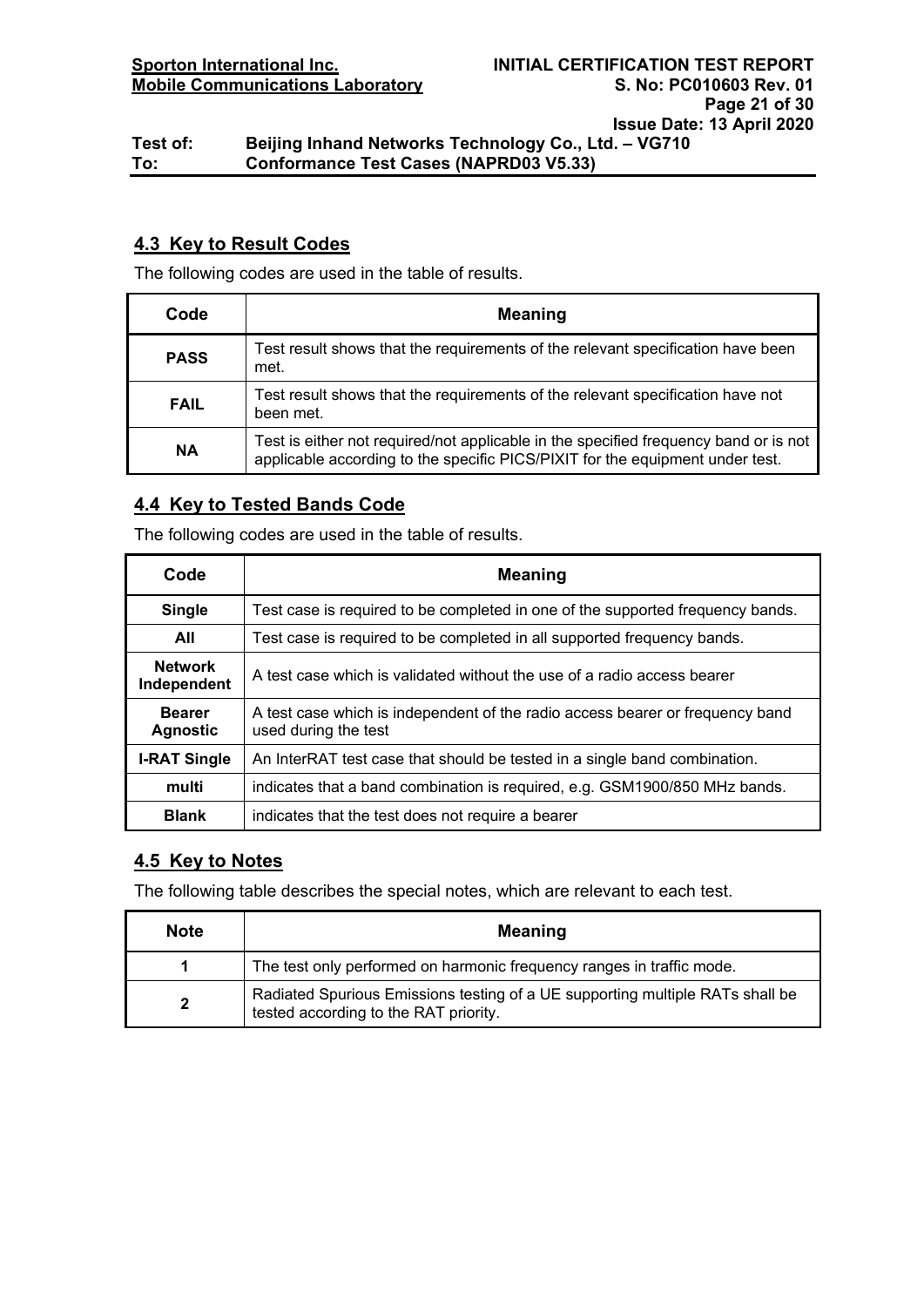## **5 Test Equipment**

Conformance testing was performed using test equipment calibrated in accordance with Taiwan Accreditation Foundation accreditation requirements. Calibration, configuration records and equipment details used for conformance testing are available in Annex A.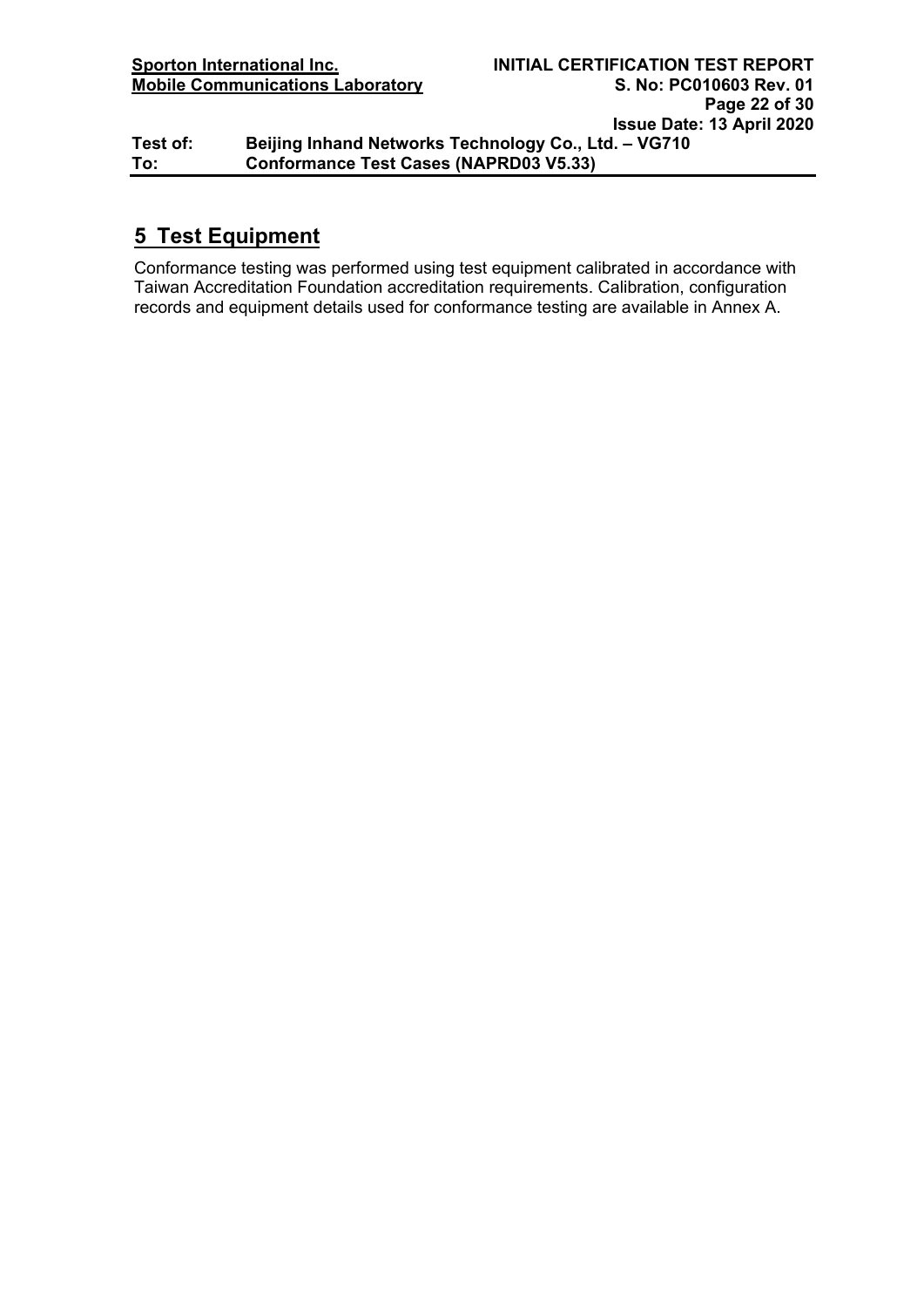# **6 People performing Accredited Testing**

**To: Conformance Test Cases (NAPRD03 V5.33)**

Alvin Lin Andy Chen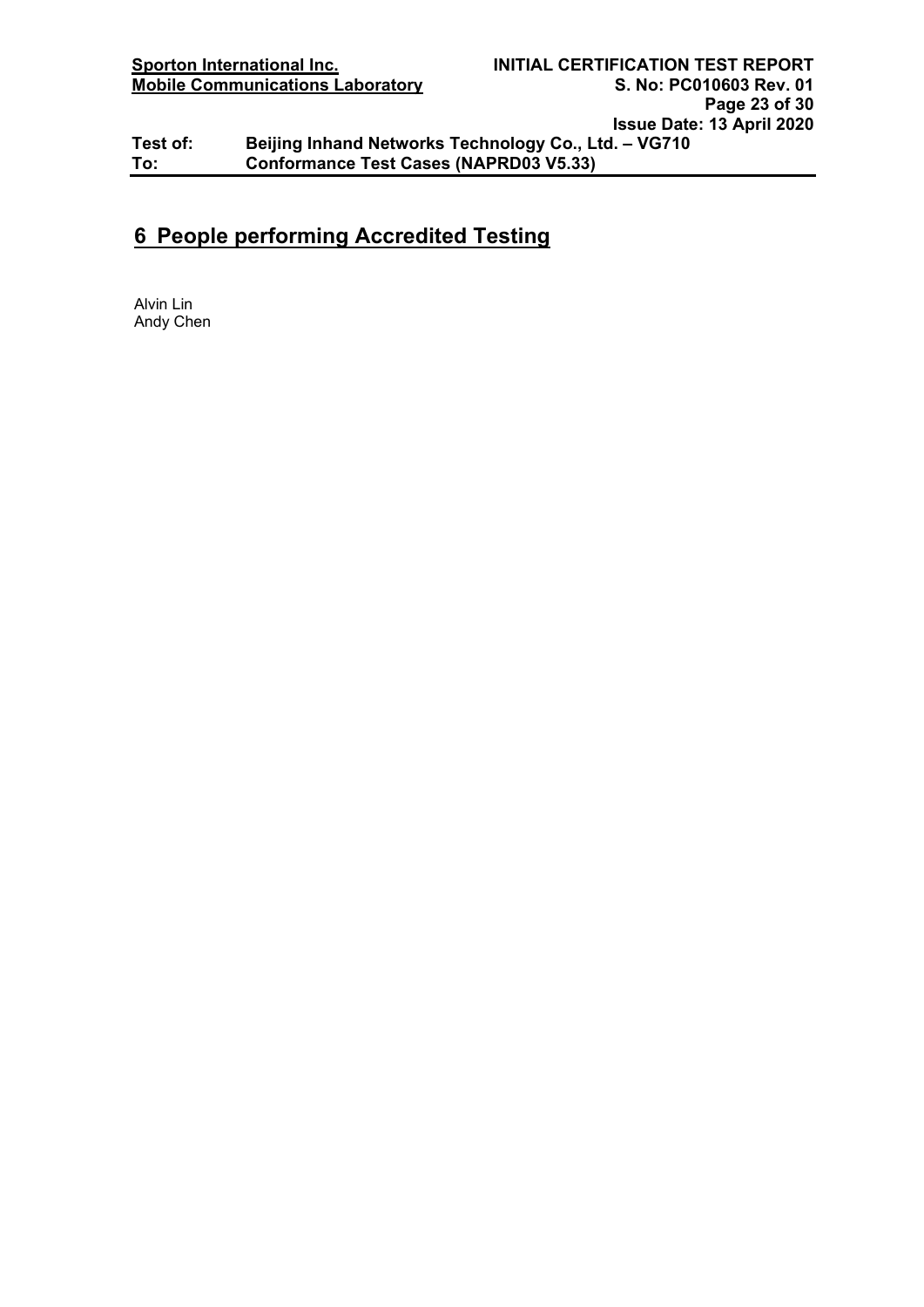## **Annex A – Test Equipment Configuration Information**

The following information details the configuration of the test equipment used in assessing the conformance of this product.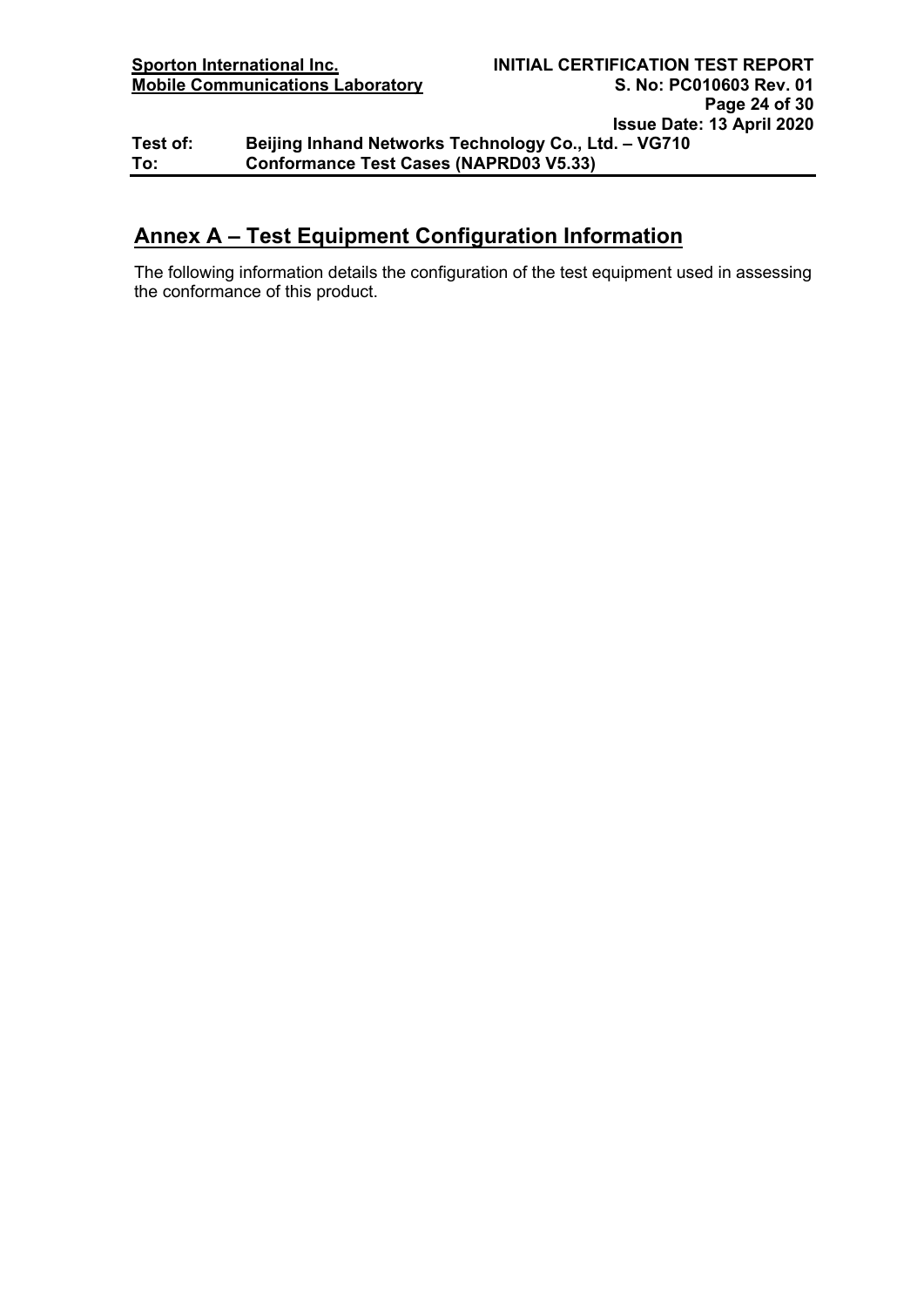# **1 Test Equipment**

Conformance testing was performed using test equipment calibrated in accordance with TAF accreditation requirements. Calibration, configuration records and equipment details used for conformance testing are available for inspection at Sporton International Inc., if required.

### **1.1 TP118/151 - COMPRION UT<sup>3</sup> Platform**

| <b>Test Platform Info</b>                      |                                                                         | TP118/TP151 - COMPRION UT <sup>3</sup> Platform - |  |                                                       |                         |                                       |  |
|------------------------------------------------|-------------------------------------------------------------------------|---------------------------------------------------|--|-------------------------------------------------------|-------------------------|---------------------------------------|--|
| <b>Hardware Info</b>                           |                                                                         | COMPRION UT <sup>3</sup> v3.0                     |  |                                                       |                         |                                       |  |
|                                                | <b>Equipment List</b>                                                   |                                                   |  |                                                       |                         |                                       |  |
| <b>Manufacturer</b>                            | <b>Model Info</b>                                                       | <b>Description</b>                                |  | <b>Serial Number</b>                                  |                         | <b>Calibration Due</b><br><b>Date</b> |  |
| <b>COMPRION</b>                                | <b>Control PC</b><br><b>NCR</b><br>UT <sup>3</sup> Test System<br>40305 |                                                   |  |                                                       |                         |                                       |  |
| <b>COMPRION</b>                                | UT <sup>3</sup> Probe<br>UT <sup>3</sup> APR v2.0<br>45177<br>01-Sep-20 |                                                   |  |                                                       |                         |                                       |  |
| Anritsu                                        | <b>MD8475A</b>                                                          | <b>Signaling Tester</b>                           |  | 6201357747                                            | 08-May-21               |                                       |  |
|                                                | <b>UT<sup>3</sup> Test System</b>                                       |                                                   |  | <b>Operation System</b><br>Windows 7 Professional SP1 |                         |                                       |  |
|                                                |                                                                         | <b>Platform Software</b>                          |  |                                                       |                         | <b>Version</b>                        |  |
|                                                | <b>Device Test Center</b>                                               |                                                   |  |                                                       |                         | R7.5                                  |  |
|                                                | UT <sup>3</sup> Test Platform                                           |                                                   |  |                                                       |                         | R7.0.0                                |  |
|                                                | <b>Network Simulation Controller</b>                                    |                                                   |  |                                                       |                         | R7.0.0                                |  |
|                                                |                                                                         | <b>Software Modules</b>                           |  |                                                       |                         | <b>Version</b>                        |  |
|                                                | 3GPP TS 31.121 (digital)                                                |                                                   |  |                                                       |                         | V7.0.0                                |  |
|                                                | 3GPP TS 31.121 (digital) Stage 3                                        |                                                   |  |                                                       |                         | V7.0.0                                |  |
| <b>Software Version</b>                        | 3GPP TS 31.124 Stage 1                                                  |                                                   |  |                                                       |                         |                                       |  |
|                                                | 3GPP TS 31.124 Stage 2                                                  |                                                   |  |                                                       |                         |                                       |  |
|                                                | 3GPP TS 31.124 Stage 3                                                  |                                                   |  |                                                       |                         | V7.0.0                                |  |
|                                                | 3GPP TS 51.010-1 (analog) Stage 1                                       |                                                   |  |                                                       |                         | V2.2                                  |  |
|                                                | 3GPP TS 51.010-1 (digital) 850/1900                                     |                                                   |  |                                                       |                         | V7.0.0                                |  |
|                                                | 3GPP TS 51.010-1 (digital) 900/1800                                     |                                                   |  |                                                       |                         | V7.0.0                                |  |
|                                                | 3GPP TS 51.010-4 Stage 1 850/1900                                       |                                                   |  |                                                       |                         | V7.0.0<br>V7.0.0                      |  |
|                                                | 3GPP TS 51.010-4 Stage 1 900/1800                                       |                                                   |  |                                                       |                         |                                       |  |
|                                                | 3GPP TS 51.010-4 Stage 2 850/1900                                       |                                                   |  |                                                       |                         | V7.0.0<br>V7.0.0                      |  |
|                                                | 3GPP TS 51.010-4 Stage 2 900/1800                                       |                                                   |  |                                                       |                         |                                       |  |
|                                                | ETSI TS 102 230 (analog) Stage 1                                        |                                                   |  |                                                       |                         |                                       |  |
|                                                |                                                                         |                                                   |  | V7.0.0                                                |                         |                                       |  |
|                                                | <b>MD8475A</b>                                                          |                                                   |  |                                                       | <b>Operation System</b> |                                       |  |
|                                                |                                                                         | Windows 7 Professional SP1                        |  |                                                       |                         |                                       |  |
| <b>Signaling Tester Software</b>               |                                                                         |                                                   |  |                                                       |                         | <b>Version</b><br>R7.0.0              |  |
|                                                | COMPRION MD8475A 3GPP TS 31.121 USIM USS Set 1                          |                                                   |  |                                                       | R7.0.0                  |                                       |  |
| COMPRION MD8475A 3GPP TS 31.124 USAT USS Set 1 |                                                                         |                                                   |  |                                                       | R7.0.0                  |                                       |  |
| COMPRION MD8475A 3GPP TS 31.124 USAT USS Set 2 |                                                                         |                                                   |  |                                                       |                         |                                       |  |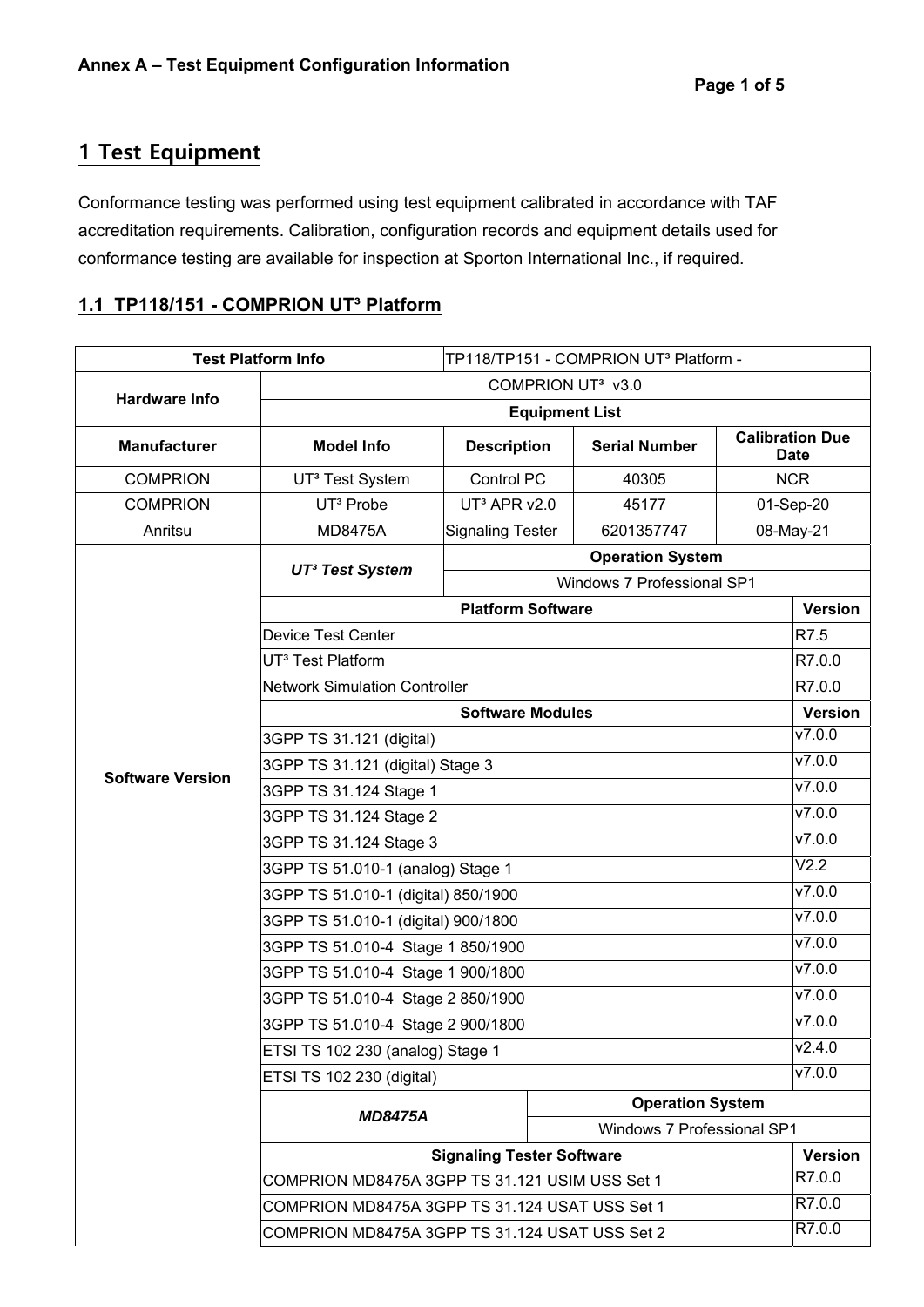## **Page 2 of 5**

| COMPRION MD8475A 3GPP TS 31.124 USAT USS Set 4 | IR7.0.0 |
|------------------------------------------------|---------|
| COMPRION MD8475A 3GPP TS 51.010-1 SIM SS Set 1 | IR7.0.0 |
| COMPRION MD8475A 3GPP TS 51.010-4 SAT SS Set 1 | IR7.0.0 |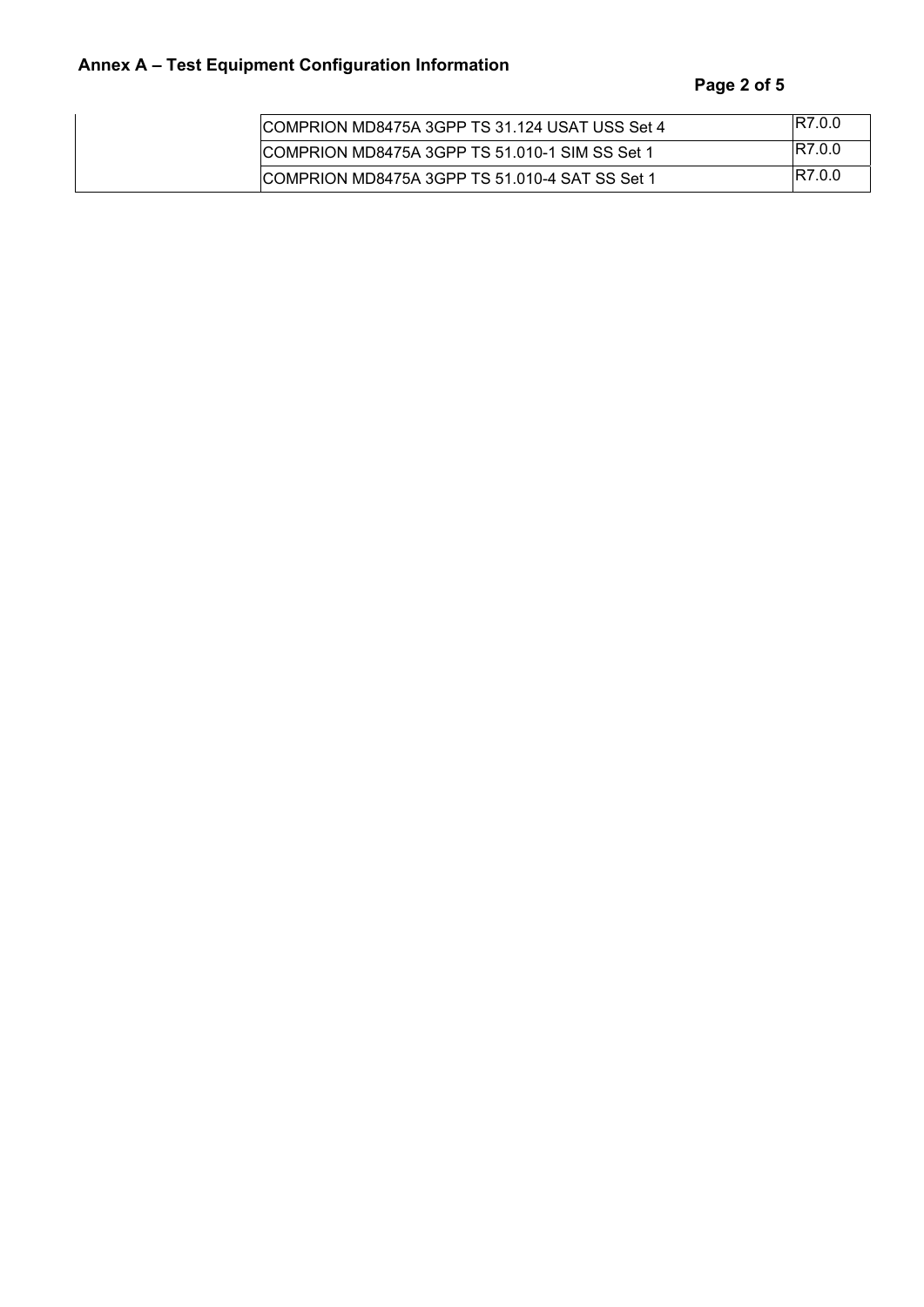## **1.2 TP119 Anritsu ME7834L LTE Protocol Test System (KunShan)**

| <b>TestPlaform Info</b> |                                     | ME7834 Mobile Device Test Platform        |                                          |                                    |  |  |  |
|-------------------------|-------------------------------------|-------------------------------------------|------------------------------------------|------------------------------------|--|--|--|
|                         |                                     | <b>System Calibration Due Date</b>        | 25-Aug-20                                |                                    |  |  |  |
|                         |                                     | <b>Devices</b>                            | <b>Firmware Version</b>                  |                                    |  |  |  |
|                         |                                     | MD8430A                                   | 5.30a, V5.40a, V6.10a_p1, V7.10a; V7.20a |                                    |  |  |  |
|                         |                                     | MD8430A                                   | 5.30a, V5.40a, V6.10a_p1, V7.10a; V7.20a |                                    |  |  |  |
|                         | $(E -$                              | <b>MD8480C</b>                            | V790p3_280a_Cipher                       |                                    |  |  |  |
|                         | Composition)                        | <b>Solt Unit Info</b>                     | <b>Module Version</b>                    |                                    |  |  |  |
| <b>Hardware Info</b>    | <b>FPGA</b>                         | <b>FPGA</b>                               | v7.90_Cipher                             |                                    |  |  |  |
|                         | <b>TDMA</b>                         | <b>GSM/GPRS</b>                           | v7.90_Cipher                             |                                    |  |  |  |
|                         | TDMA2                               | GSM/GPRS2                                 | v7.90_Cipher                             |                                    |  |  |  |
|                         | <b>ISDN</b>                         | <b>ISND/PPP</b>                           | v7.90                                    |                                    |  |  |  |
|                         | <b>ISDN2</b>                        | ISND/CSD                                  | v7.90                                    |                                    |  |  |  |
|                         |                                     |                                           | <b>Equipment List</b>                    |                                    |  |  |  |
| <b>Manufacturer</b>     | <b>Model Info</b>                   | <b>Description</b>                        | <b>Serial</b><br><b>Number</b>           | <b>Calibration Due Date</b>        |  |  |  |
| Anritsu                 | <b>MN8141A</b>                      | <b>Combiner Unit</b>                      | 6201105526                               | 25-Aug-20                          |  |  |  |
| Anritsu                 | MD8430A                             | <b>Signalling Tester</b>                  | 6200950017                               | 25-Aug-20                          |  |  |  |
| Anritsu                 | MD8430A                             | <b>Signalling Tester</b>                  | 6200922842                               | 25-Aug-20                          |  |  |  |
| Anritsu                 | <b>MD8480C</b>                      | <b>W-CDMA Signalling</b><br><b>Tester</b> | 6201006543                               | 25-Aug-20                          |  |  |  |
| Dell                    | Optiplex XE2                        | <b>Control PC</b>                         | 5L91052                                  | <b>NCR</b>                         |  |  |  |
|                         |                                     | <b>Operational System</b>                 |                                          |                                    |  |  |  |
|                         | Optiplex XE2                        |                                           | Windows 7 Professional                   |                                    |  |  |  |
|                         |                                     | <b>Platform Software</b>                  | <b>Version</b>                           |                                    |  |  |  |
|                         | <b>Protocol Conformance Toolkit</b> |                                           |                                          | MX785220A_D18wk44_v10_LTE_B_CIPHER |  |  |  |
|                         |                                     | <b>Software Modules</b>                   | <b>Version</b>                           |                                    |  |  |  |
|                         |                                     | MX785220A CAG/PVG Releases                | MX785220A_CAG56B_PVG83A CIPHER           |                                    |  |  |  |
|                         | <b>TP</b><br>Configuration          |                                           | <b>Version</b>                           |                                    |  |  |  |
|                         | C69.2                               |                                           | D16wk10 v20                              |                                    |  |  |  |
| <b>Software</b>         | C69.3                               |                                           | D16wk10 v30                              |                                    |  |  |  |
| <b>Version</b>          | C70.1                               |                                           | D16wk10 v40                              |                                    |  |  |  |
|                         | C70.2                               |                                           | D16wk10 v50                              |                                    |  |  |  |
|                         | C70.3<br>C70.4                      |                                           | D16wk24 v10                              |                                    |  |  |  |
|                         | C71.1                               | <b>iWD Releases</b>                       | D16wk24 v20<br>D16wk37 v10               |                                    |  |  |  |
|                         | C71.2                               |                                           | D16wk37 v11                              |                                    |  |  |  |
|                         | C71.2                               |                                           | D16wk37 v20                              |                                    |  |  |  |
|                         | C71.3                               |                                           | D16wk37 v30                              |                                    |  |  |  |
|                         | C71.4                               |                                           | D16wk37 v40                              |                                    |  |  |  |
|                         | C72.1                               |                                           | D16wk49 v10                              |                                    |  |  |  |
|                         | C72.2                               |                                           | D16wk49 v20                              |                                    |  |  |  |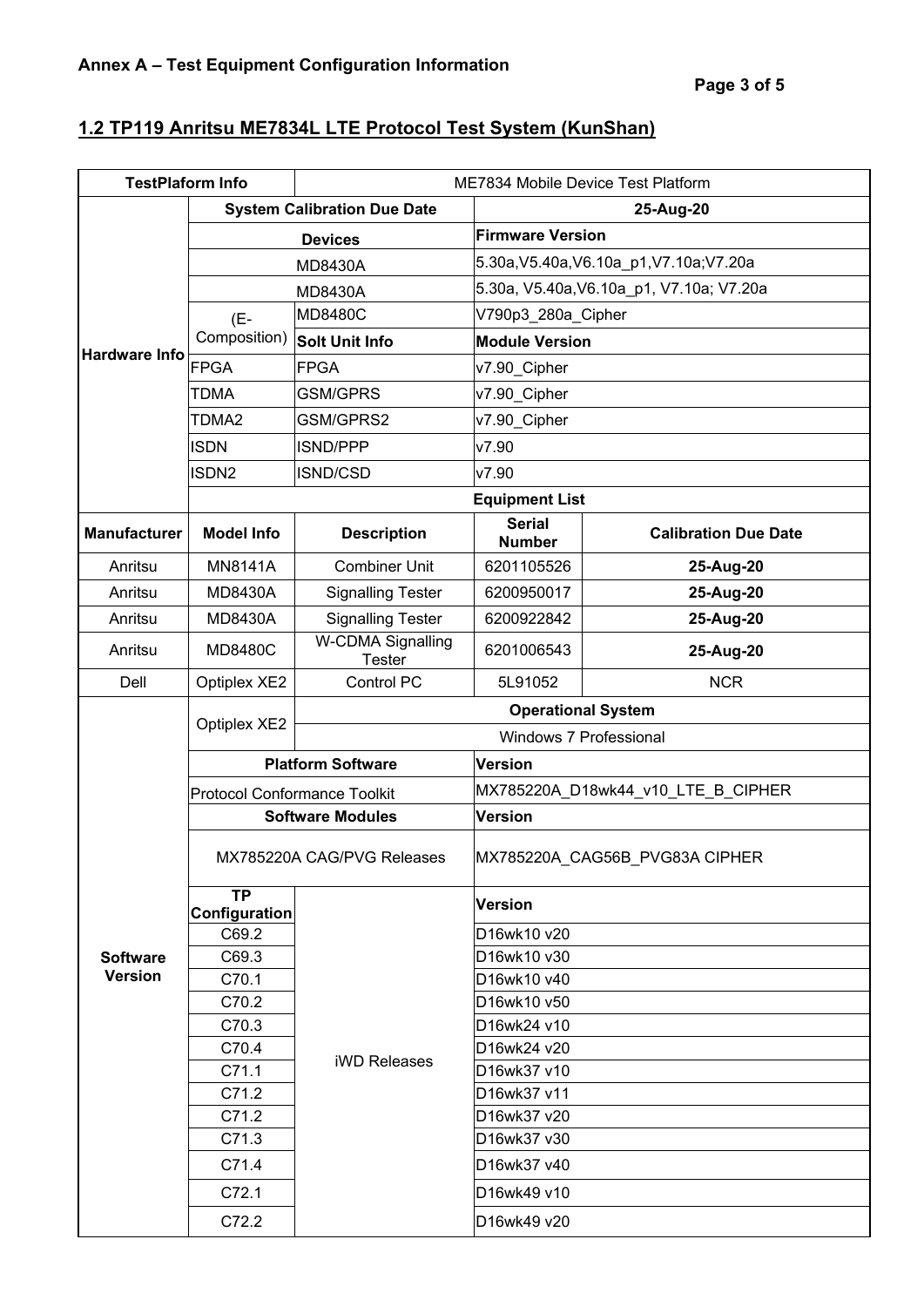# **Annex A – Test Equipment Configuration Information**

| <b>Software</b> | C74.4 | <b>iWD Releases</b> | D17wk23v30  |
|-----------------|-------|---------------------|-------------|
|                 | C75.1 |                     | D17wk37v10  |
| <b>Version</b>  | C75.2 |                     | D17wk37v11  |
|                 | C75.3 |                     | D17wk37v20  |
|                 | C75.4 |                     | D17wk37v30  |
|                 | C75.5 |                     | D17wk37v40  |
|                 | C76.1 |                     | D17wk51v10  |
|                 | C76.2 |                     | D17wk51v20  |
|                 | C76.3 |                     | D17wk51v21  |
|                 | C76.4 |                     | D17wk51v30  |
|                 | C76.5 |                     | D17wk51v40  |
|                 | C77.1 |                     | D18wk12v10  |
|                 | C77.2 |                     | D18wk12v20  |
|                 | C77.3 |                     | D18wk12v21  |
|                 | C77.4 |                     | D18wk12v30  |
|                 | C77.5 |                     | D18wk12v40  |
|                 | C77.6 |                     | D18wk12v41  |
|                 | C78.1 |                     | D18wk24v10  |
|                 | C78.2 |                     | D18wk24v20  |
|                 | C78.3 |                     | D18wk24 v30 |
|                 | C78.4 |                     | D18wk24 v40 |
|                 | C79.1 |                     | D18wk37 v10 |
| C79.2           |       | D18wk37 v11         |             |
|                 | C79.3 |                     | D18wk37 v20 |
|                 | C80.1 |                     | D18wk44 v10 |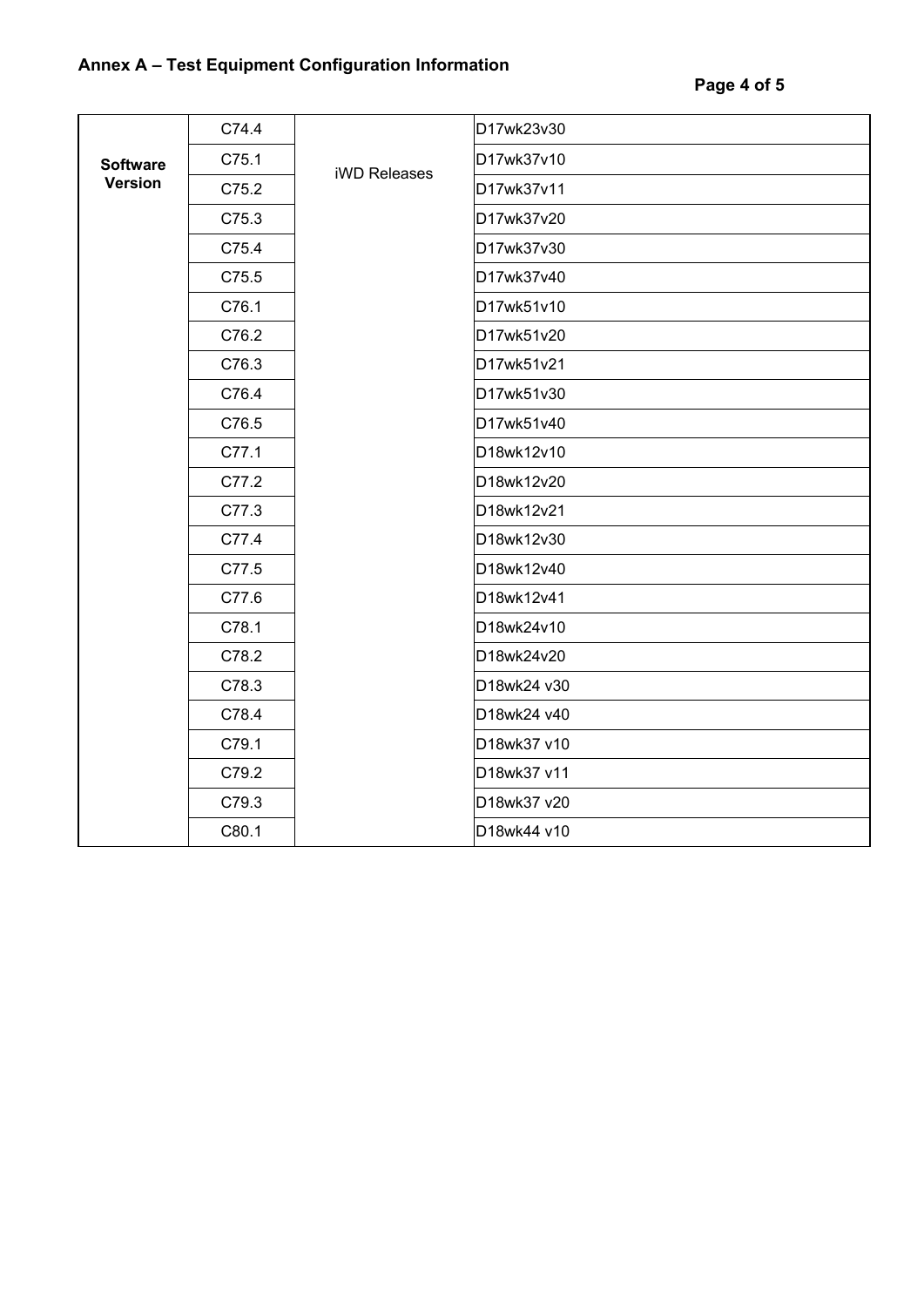# **1.3 RSE Radiated Spurious Emission (KUNSHAN)**

| No.            | <b>Instrument</b>                  | <b>Manufacturer</b> | Model No.                                 | Serial No. | <b>Characteristics</b>                                                                                                                           | <b>Due Date</b> | <b>Remark</b>              |
|----------------|------------------------------------|---------------------|-------------------------------------------|------------|--------------------------------------------------------------------------------------------------------------------------------------------------|-----------------|----------------------------|
| Ι1             | <b>EXA Spectrum</b><br>Analyzer    | Keysight            | N9010A                                    | MY55150207 | 10Hz-44G, MAX 30dB                                                                                                                               | Apr. 15.2020    | Radiation<br>(05CH02-KS)   |
| $\overline{c}$ | Log-periodic<br>antenna            | <b>R&amp;S</b>      | <b>HL562</b>                              | 100446     | 30MHz-3GHz                                                                                                                                       | Mar.22.2021     | Radiation<br>(05CH02-KS)   |
| l3             | Horn Antenna                       | <b>R&amp;S</b>      | <b>HF906</b>                              | 100485     | 1GHz~18GHz                                                                                                                                       | Mar.22.2021     | Radiation<br>(05CH02-KS)   |
| 4              | SHF-EHF Horn                       | Com-Power           | AH-840                                    | 101070     | 18GHz~40GHz                                                                                                                                      | Jan.4.2021      | Radiation<br>(05CH02-KS)   |
| 5              | Amplifier                          | Agilent             | 8449B                                     | 3008A02384 | 1GHz-26.5GHz                                                                                                                                     | Apr. 14, 2020   | Radiation<br>(05CH01-KS)   |
| 6              | Amplifier                          | <b>SONOMA</b>       | 310N                                      | 372171     | 9KHz-1GHz                                                                                                                                        | Jan. 13.2021    | Radiation<br>(05CH02-KS)   |
| 17             | Amplifier                          | <b>MITEQ</b>        | TTA1840-35-<br>ΗG                         | 2014749    | 18~40GHz                                                                                                                                         | Jan. 13.2021    | Radiation<br>$(05CH01-KS)$ |
| 8              | Amplifier                          | <b>MITEQ</b>        | AMF-7D-<br>0010800-30-<br>10 <sub>P</sub> | 2082395    | 100MHz-18GHz<br>Gain 55dB                                                                                                                        | Dec.21.2020     | Radiation<br>(05CH02-KS)   |
| Ι9             | Radio<br>communication<br>analyzer | Anritsu             | MT8820C                                   | 6201432838 | 2G(GSM/GPRS/EGPRS)<br>(850/900/1800/1900)<br>3G(WCDMA/HSUPA/HSDPA)(Band1-<br>14, 19.20, 21, 25, 26)<br>4G(FDD Band 1-14 17-31 TDD<br>Band 33-41) | Jan. 13.2021    | Radiation<br>(05CH02-KS)   |
| 10             | Radio<br>communication<br>analyzer | Anritsu             | MT8821C                                   | 6261806798 | 2G/3G/LTEband 1-46, 48, 65-70                                                                                                                    | Apr. 15.2020    | Radiation<br>(05CH02-KS)   |